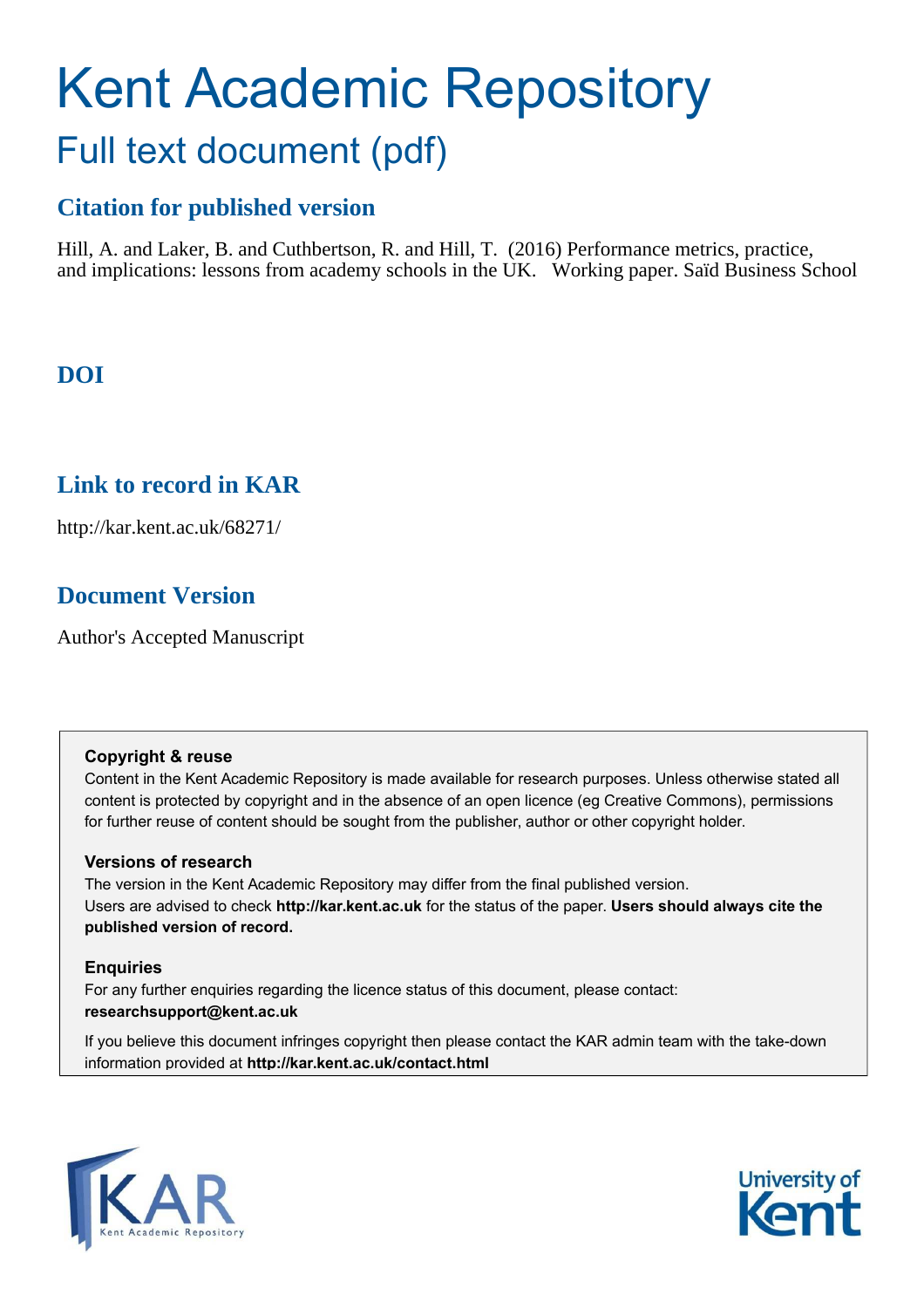

# **April 2016**

# **Performance Metrics, Practice, and Implications: Lessons from Academy Schools in the UK**

Alex Hill *Kingston Business School, Kingston University* 

Benjamin Laker *Kingston Business School, Kingston University* 

Richard Cuthberton *Saïd Business School, University of Oxford* 

Terry Hill *Green Templeton College, University of Oxford* 



#### Saïd Business School RP 2016-13

The Saïd Business School's working paper series aims to provide early access to high-quality and rigorous academic research. Oxford Saïd's working papers reflect a commitment to excellence, and an interdisciplinary scope that is appropriate to a business school embedded in one of the world's major research universities..

This paper is authorised or co-authored by Oxford Saïd faculty. It is circulated for comment and discussion only. Contents should be considered preliminary, and are not to be quoted or reproduced without the author's permission.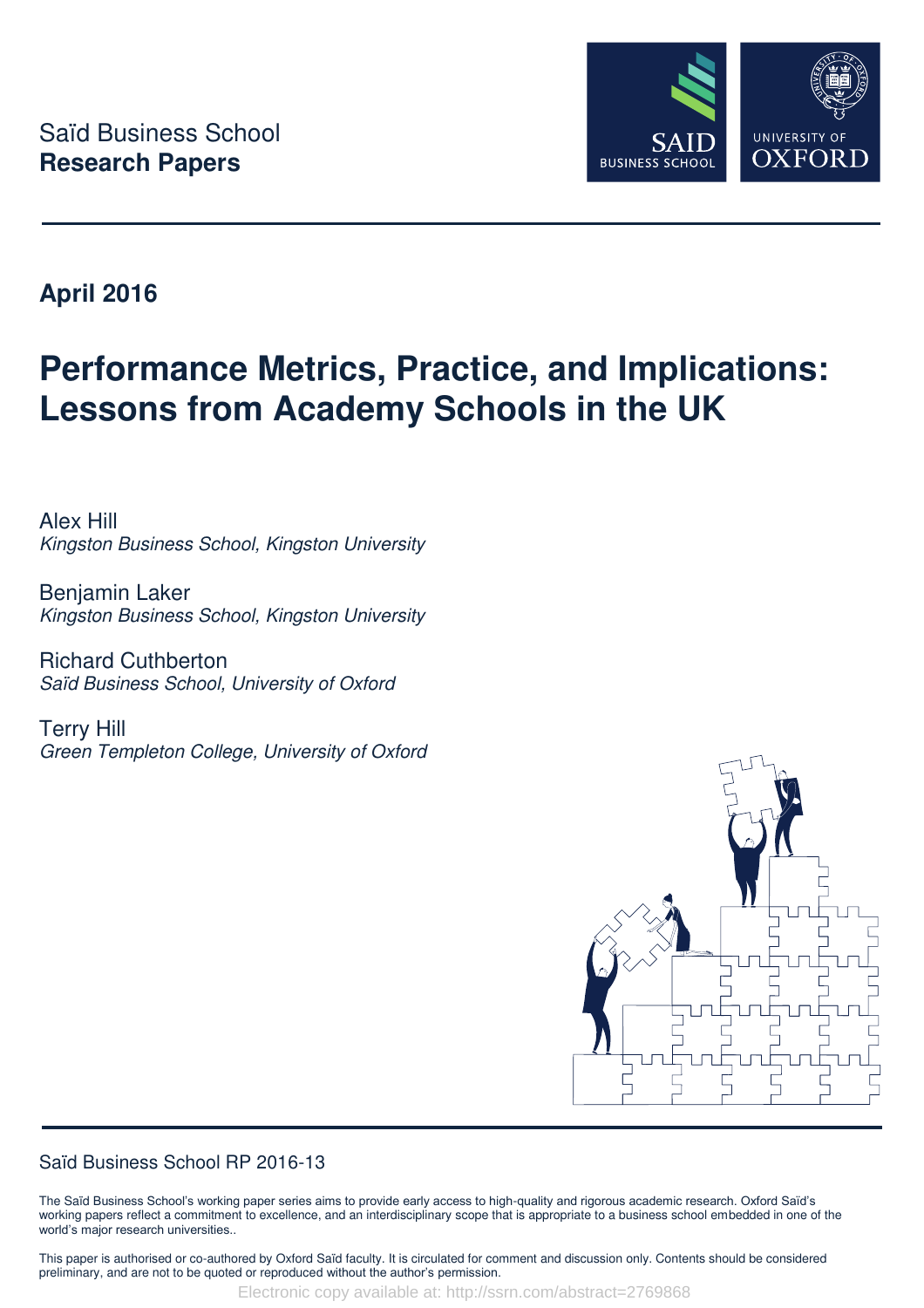# **Performance Metrics, Practice, and Implications: Lessons from Academy Schools in the UK**

Alex Hill

Kingston Business School, Kingston University, Kingston upon Thames, UK *[a.hill@kingston.ac.uk](mailto:a.hill@kingston.ac.uk)* +442085472000

Benjamin Laker Kingston Business School, Kingston University, Kingston upon Thames, UK *[b.laker@kingston.ac.uk](mailto:b.laker@kingston.ac.uk)* +442085472000

> Richard Cuthbertson Said Business School, University of Oxford, Oxford, UK *[richard.cuthbertson@sbs.ox.ac.uk](mailto:richard.cuthbertson@sbs.ox.ac.uk)* +441865288800

Terry Hill Green Templeton College, University of Oxford, Oxford, UK [terence.hill@gtc.ox.ac.uk](mailto:terence.hill@gtc.ox.ac.uk) *+441865274770*

#### **Abstract**

*This paper presents longitudinal research investigating the role of management in achieving performance metrics within Academy schools in the UK. The findings suggest that those schools most successfully achieving the performance metrics set by the government tend to make eight changes in a particular order that focus on creating a platform for change before focusing on specific performance metrics. This approach is quicker to succeed where there is greater scope for change. Hence, rural and coastal schools appear to take much longer to achieve improvements in the performance metrics than urban and inner city schools. While these management practices are effective in helping individual schools achieve the performance metrics set, they raise questions concerning broader societal impacts, the viability of spreading these practices to all schools, and the long-term sustainability of such practices. The findings highlight the importance of understanding any unintended consequences of setting performance metrics and that these need to be monitored and reviewed over time.* 

**Keywords:** performance management, performance metrics, public policy, leadership, operations

#### **Introduction**

This paper considers the management of Academy secondary schools in the UK. These are state schools in England that are directly funded by central government in the form of the Department for Education, having been previously been under the control of local government. The current debate around Academy schools in the UK concerns both educational and managerial issues. This paper sets aside the educational issues and focuses on the management perspectives. Hence, the terminology used in this paper reflects management literature and may refer to terms such as markets and revenues that do not always easily translate to a public sector environment. In particular, this paper discusses how performance metrics are achieved in practice, as well as the sustainability of such changes. These findings form part of a larger research agenda on how high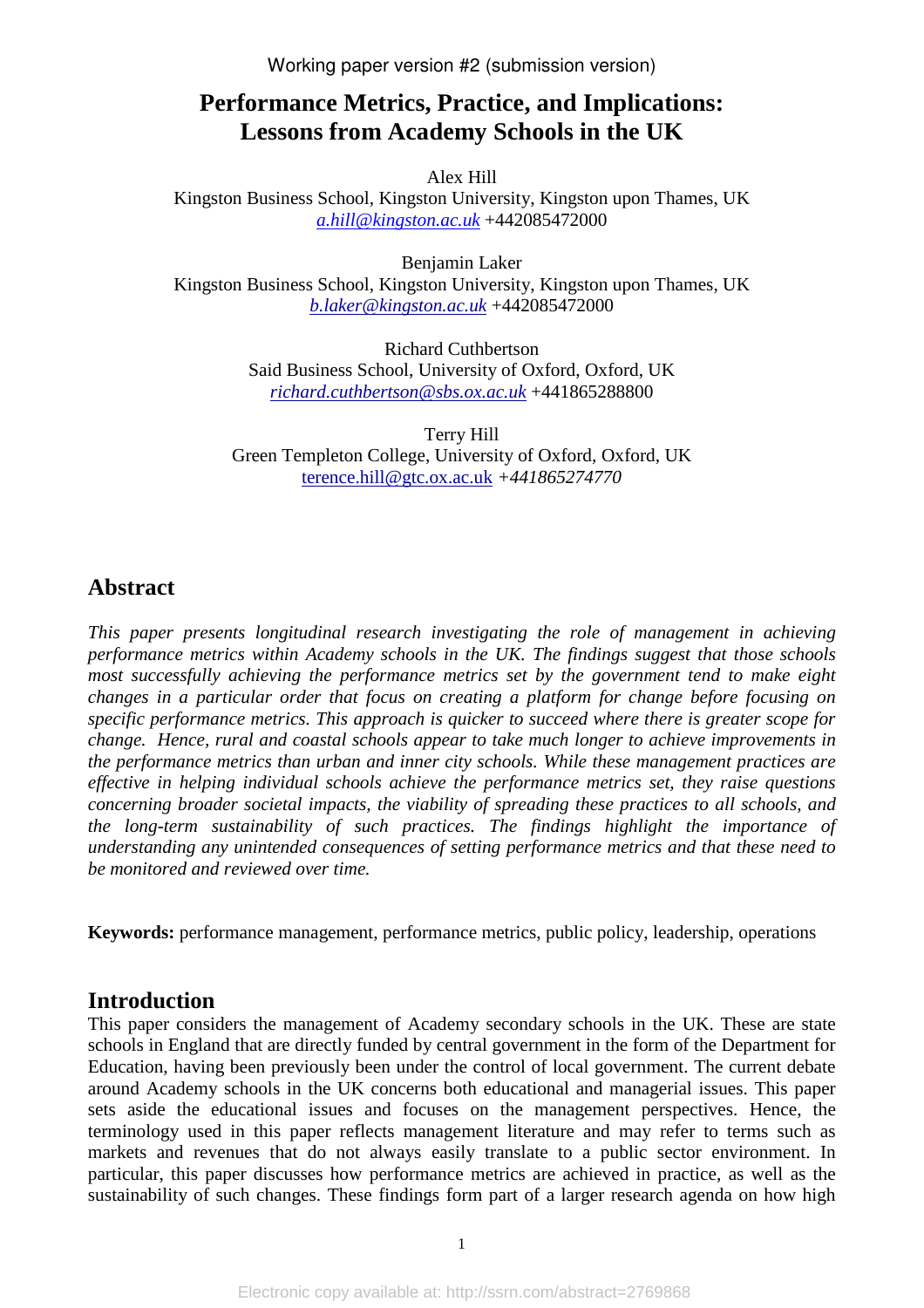performance is created and sustained in different contexts, including: retail, art, commercial services, education, science, sport, and technology organisations.

This paper presents detailed longitudinal research investigating the impact of leadership, structure, process and systems investments on operational and financial performance over time within eight organisations, selected from 160 UK Academies. The investment-performance relationships identified were then tested by being presented to 49 education experts (principals, heads, or teachers) who have led or advised over 300 schools over the last 20 years. Although previous research has looked at the relationship between investment and performance in both service and manufacturing organisations, they tend to look at one type of investment and have not necessarily understood how this impacts changes over time. The research presented here attempts to address this gap by considering two questions: (1) how are performance metrics achieved in practice? and (2) how sustainable are such changes over time?

The research highlights the sometimes conflicting priorities between creating and sustaining performance of individual elements within a wider system.

#### **Literature review**

Table 1 summarises previous research investigating the impact of investment on performance in service and manufacturing organisations illustrating the investment and performance measures used. This highlights three main points. Firstly, all these studies only consider one type of investment. Secondly, the majority of these studies in services have considered the impact of process investment on organisational performance.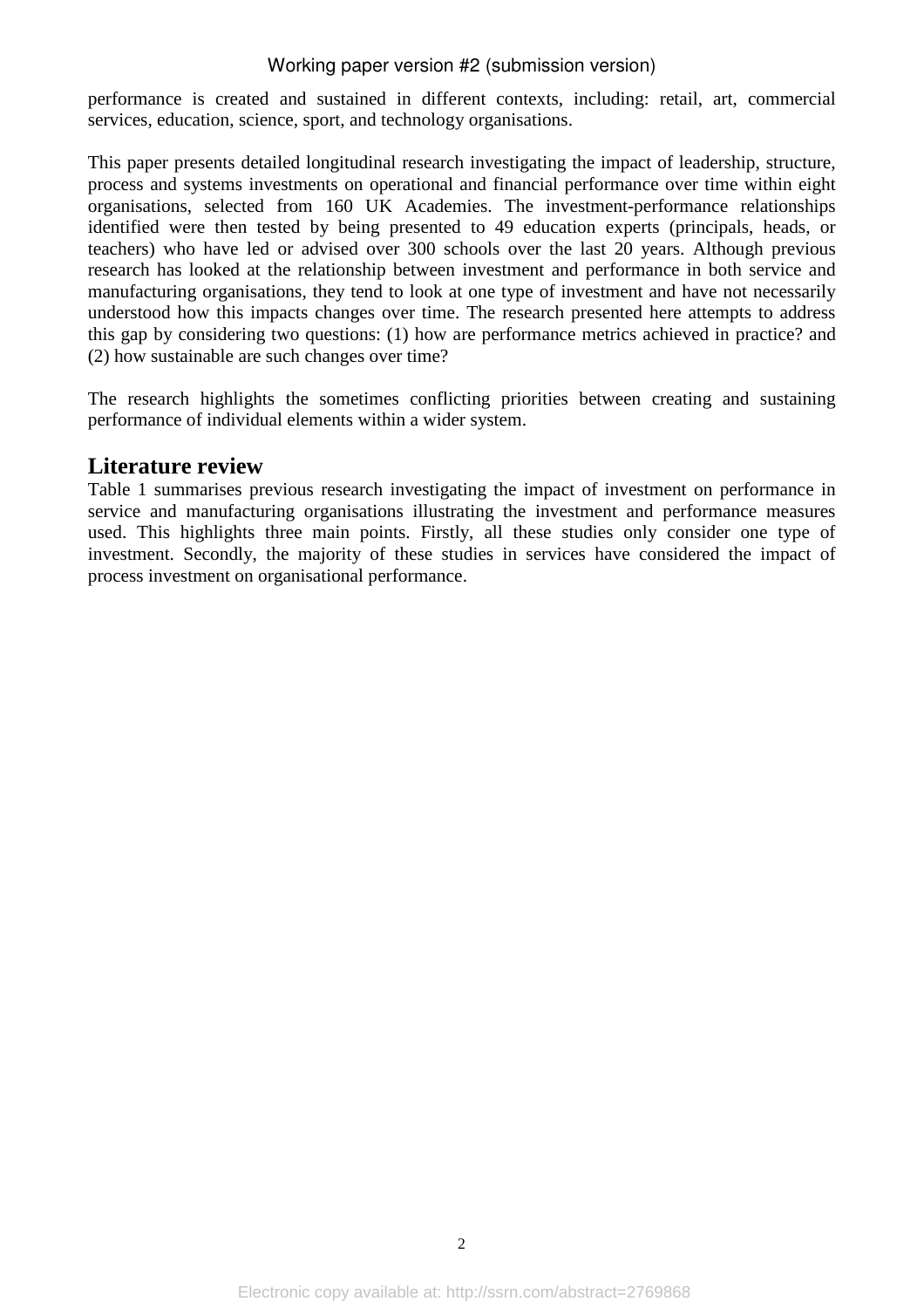| Author (date)                      | Investment measure(s) | I revious research investigating the impact of investment on organisational performance             | Business performance measure(s)                   |                                                   |  |  |
|------------------------------------|-----------------------|-----------------------------------------------------------------------------------------------------|---------------------------------------------------|---------------------------------------------------|--|--|
|                                    | Type                  | Measure                                                                                             | Operational                                       | Financial                                         |  |  |
| Service organisations              |                       |                                                                                                     |                                                   |                                                   |  |  |
| Jurison (1996)                     | Process               | IT capability (user productivity)                                                                   | Productivity<br>Effectiveness                     |                                                   |  |  |
| Francalanci and<br>Galal (1998)    | Process               | IT capability (number of employees,<br>number of managers and structure)                            | Cost<br>Productivity                              | Sales revenue                                     |  |  |
| Menon and Lee<br>(2000)            | Process               | IT capability (structural efficiency,<br>multi-site systems and vertical<br>integration)            | Cost                                              |                                                   |  |  |
| Devaraj and<br>Kohli (2003)        | Process               | IT capability (processing speed, reports<br>produced and records accessed)                          | Quality                                           | Sales revenue                                     |  |  |
| Beccalli (2007)                    | Process               | IT capability (processing speed,<br>computers per employee and<br>software/hardware availability)   | Efficiency                                        | Profit<br>Return on assets<br>Return on equity    |  |  |
| Bismillahir et<br>al. (2012)       | Product/servi<br>ce   | New product development programmes                                                                  |                                                   | Profit<br>Return on assets<br>Return on equity    |  |  |
| Manufacturing organisations        |                       |                                                                                                     |                                                   |                                                   |  |  |
| Weill (1992)                       | Process               | IT management commitment<br>IT capability (firm experience and user<br>satisfaction)                | Cost<br>Productivity                              | Sales growth<br>Return on assets                  |  |  |
| Brynjolfsson<br>and Hitt<br>(1996) | Process               | IT capability (number of computers,<br>value of computers per head)                                 | Productivity                                      | Sales revenue<br>Operating costs                  |  |  |
| Hitt and<br>Brynjolfsson<br>(1996) | Process               | IT capability (network efficiency,<br>computers per employee and<br>software/hardware availability) | Productivity                                      | Customer value<br>Profit                          |  |  |
| Hu and Plant<br>(2001)             | Process               | IT investment per employee                                                                          | Efficiency                                        | Profit<br>Sales revenue                           |  |  |
| Dedrick et<br>al.(2003)            | Process               | IT capability (decision-making systems,<br>job training and business process<br>redesign)           | Efficiency<br>Productivity                        |                                                   |  |  |
| Ankarhem et al. People<br>(2010)   |                       | Training and development                                                                            |                                                   | Return on equity                                  |  |  |
| Nath and<br>Ramanthan<br>(2010)    | Product/servi<br>ce   | Product diversification<br>Market diversification                                                   | Operational<br>capability<br>Cost                 | Sales revenue<br>Return on<br>capital<br>employed |  |  |
| Morita et al.<br>(2011)            | Process               | Process capability                                                                                  | Process flexibility<br>Efficiency<br>Productivity |                                                   |  |  |
| Niromand et al.<br>(2012)          | Product/servi<br>ce   | Product diversification<br>Market diversification                                                   |                                                   | Return on<br>capital<br>employed                  |  |  |

*Table 1 - Previous research investigating the impact of investment on organisational performance* 

Table 2 then summarises the investment and performance relationships identified by the research shown in Table 1. This shows that although some research in service organisations found performance was positively impacted by process investment (Jurison, 1996; Francalanci and Galal, 1998; Devaraj and Kohli, 2003) and product/service development (Nath and Ramanthan, 2010), this was not the case in all studies (Beccalli, 2007).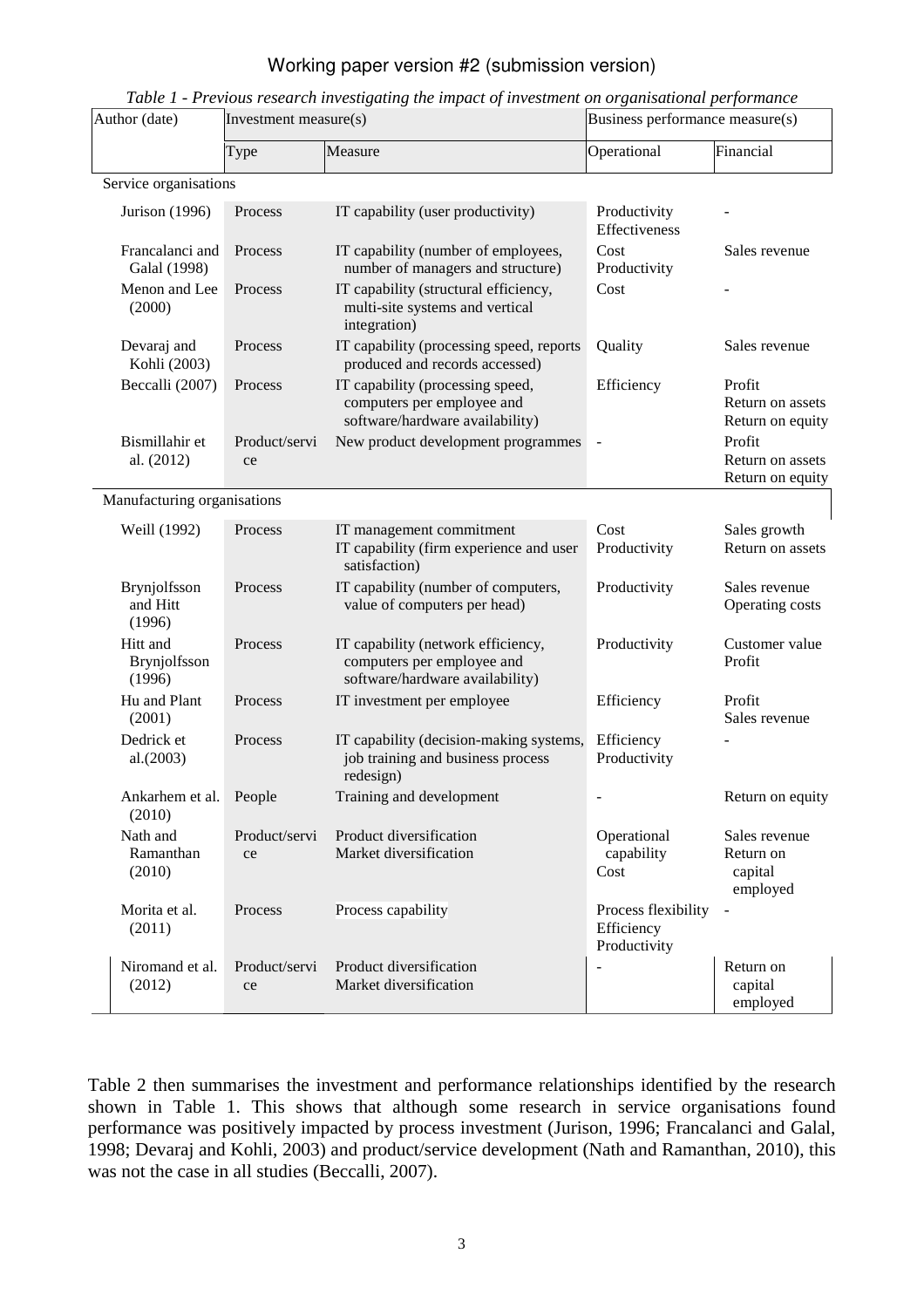The reason for these conflicting results might be because the studies use different measures or look at investment-performance relationships at a single point in time across organisations serving markets with different needs, stability, and levels of competition, which may significantly affect how quickly and how much performance improves.

| Investment measures<br>(grouped by type of organisation<br>and type of investment) |                                          | Positive relationships with performance                                                                        | No relationship with<br>performance                    |                        |                                                                      |
|------------------------------------------------------------------------------------|------------------------------------------|----------------------------------------------------------------------------------------------------------------|--------------------------------------------------------|------------------------|----------------------------------------------------------------------|
|                                                                                    |                                          | Financial<br>Operational                                                                                       |                                                        | Operational            | Financial                                                            |
| Service organisations                                                              |                                          |                                                                                                                |                                                        |                        |                                                                      |
| Process                                                                            | IT capability                            | Jurison (1996)<br>Francalanci and Galal<br>(1998)<br>Devaraj and Kohli (2003)                                  | Devaraj and Kohli<br>(2003)                            |                        | Beccalli<br>(2007)                                                   |
| Product/<br>service                                                                | New product<br>development<br>programmes |                                                                                                                | Bismillahir et al (2012)                               | $\blacksquare$         | $\blacksquare$                                                       |
| Manufacturing organisations                                                        |                                          |                                                                                                                |                                                        |                        |                                                                      |
| Process                                                                            | IT capability                            | Brynjolfsson and Hitt<br>(1996)<br>Hitt and Brynjolfsson<br>(1996)<br>Dedrick, Gurbaxani and<br>Kraemer (2003) | Weill (1992)                                           | Hu and Plant<br>(2001) | Hitt and<br><b>Bryniolfsso</b><br>n (1996)<br>Hu and Plant<br>(2001) |
|                                                                                    | Process capability                       | Morita et al. (2011)                                                                                           |                                                        |                        | $\overline{\phantom{a}}$                                             |
| People                                                                             | Training and<br>development              |                                                                                                                |                                                        |                        | Ankarhem et<br>al. $(2010)$                                          |
| Product/<br>service                                                                | Product<br>diversification               |                                                                                                                | Nath and Ramanthan<br>(2010)                           |                        | Niromand et<br>al. (2012)                                            |
|                                                                                    | Market<br>diversification                |                                                                                                                | Nath and Ramanthan<br>(2010)<br>Niromand et al. (2012) |                        |                                                                      |

*Table 2 - Significant relationships identified by the research shown in Table 1* 

The research presented here contributes to the existing body of knowledge in three ways. Firstly, it considers organisations that have made a broader range of investments than those in the previous studies identified. Secondly, it shows how these investments impact performance differently in different geographies. Thirdly, it shows how these investments impact performance over time.

#### **Methodology**

A case study research method was used as it allows how, why and what questions to be answered as well as richer insights and explanations to be developed (Eisenhardt, 1989). Table 3 summarises how the cases were selected and investigated, findings compared across them, and significant investment-performance relationships identified.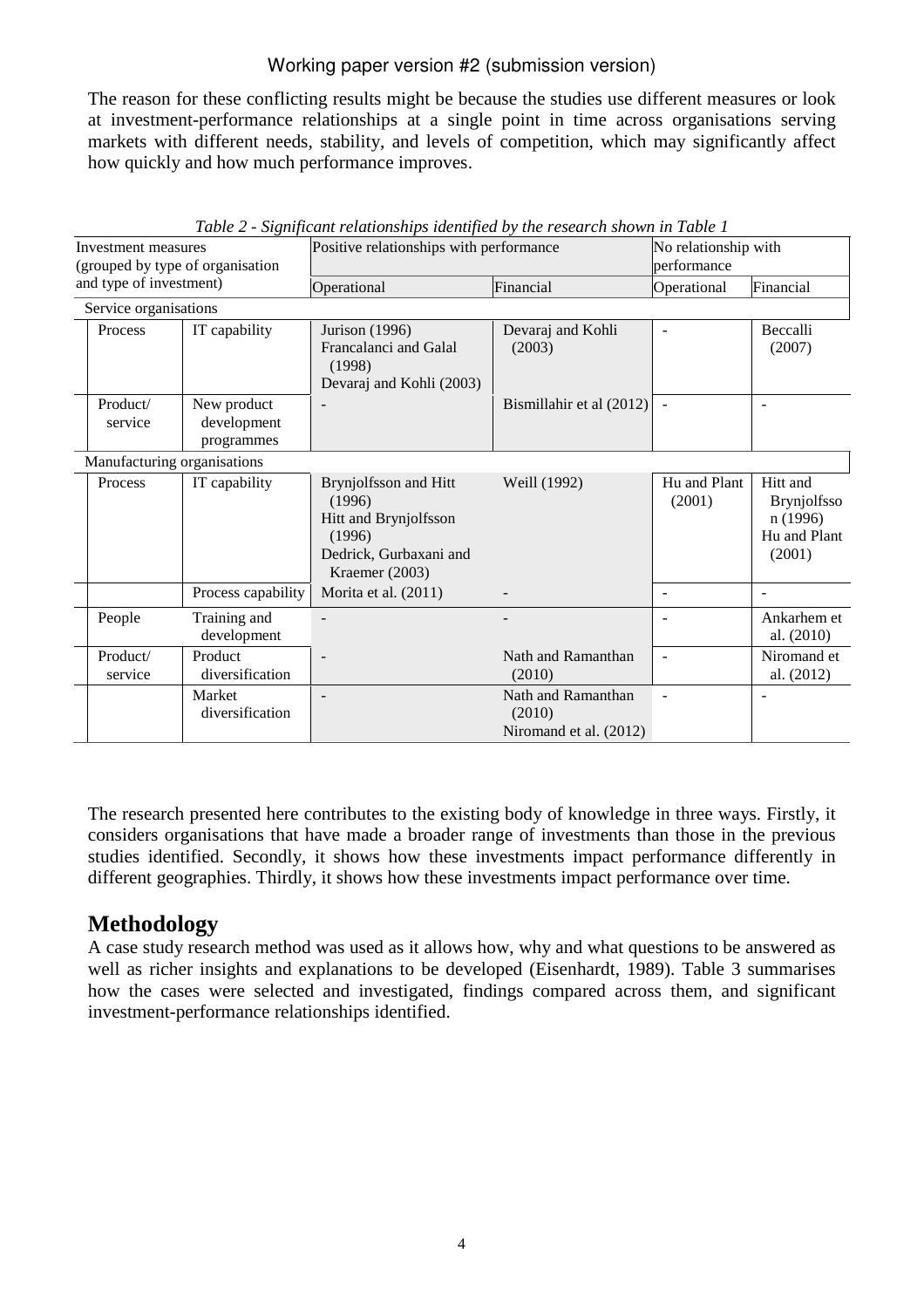*Table 3 - Case study methodology*

| Step                      | Summary                                                                                                                                                                                                                                                                                  |
|---------------------------|------------------------------------------------------------------------------------------------------------------------------------------------------------------------------------------------------------------------------------------------------------------------------------------|
| 1 Definition              | What is the impact of investment on organisational performance over time?                                                                                                                                                                                                                |
| of research?              | How does this relationship vary in geographies with different needs?                                                                                                                                                                                                                     |
| 2 Selecting               | The research team (working with 4 partnering organisations) identified eight Academy schools operating in                                                                                                                                                                                |
| cases                     | different geographies across 2 variables:<br>• Opportunity (total available students)                                                                                                                                                                                                    |
|                           | • Competition (number of other schools)                                                                                                                                                                                                                                                  |
|                           | Teaching different types of students across 3 variables:                                                                                                                                                                                                                                 |
|                           | • Volume (number of students taught within the year)                                                                                                                                                                                                                                     |
|                           | • Ethnicity (% mix)                                                                                                                                                                                                                                                                      |
|                           | • Distance (distance students travel to school)                                                                                                                                                                                                                                          |
|                           | With different levels of organisational performance across three variables:                                                                                                                                                                                                              |
|                           | • Operational (OfSTED grading and exam results)                                                                                                                                                                                                                                          |
|                           | • Financial (sales revenue and operating profit)                                                                                                                                                                                                                                         |
|                           | • Competitiveness (student applications with respect to geography)                                                                                                                                                                                                                       |
|                           |                                                                                                                                                                                                                                                                                          |
| 3 Crafting<br>protocol    | Existing literature on the relationship between investment and organisational performance was reviewed.<br>Based on this, protocols were developed for the semi-structured interviews, case study write ups and the final<br>cross-case analysis.                                        |
| 4 Entering the<br>field   | Each case study started with an initial field visit to review preliminary information, agree access and<br>confidentiality and determine the executives to be interviewed, observations to be made and archival records,<br>documents and reports to be reviewed                         |
|                           | Subsequent interviews were conducted face-to-face at the companies' facilities. During these interviews, the<br>research team identified further people to interview, observations to make and archival records, documents<br>and reports to be reviewed                                 |
|                           | Each case study took 24 months to complete and involved 12 to 48 visits, 24 to 51 interviews, 124 to 219<br>observations, analysis of 42 to 127 documents and 81 to 351 archival records                                                                                                 |
| 5 Analysing<br>data       | Findings were written up for each study using the protocol outlining the school's level of organisational<br>performance, market characteristics, type of students taught and structures, systems and processes used to<br>deliver its services                                          |
|                           | Within each case investments made over the last 5 years and their impact on organisational performance were<br>identified and summarised in a table                                                                                                                                      |
|                           | A 31 to 42 page report was presented back to each participating organisation to help increase the validity of the<br>findings                                                                                                                                                            |
|                           | The overall case database was continually reviewed to check it had the necessary characteristics to answer the<br>research questions.                                                                                                                                                    |
| 6 Shaping<br>hypotheses   | A cross-case analysis was completed across the 8 cases studies to compare their investment and performance<br>journeys over the last five years to identify significant relationships and the different approaches used in<br>different geographies to teach different types of students |
|                           | Data within the case studies was then revisited to help test and explain the significant relationships identified                                                                                                                                                                        |
|                           | The hypotheses developed were then presented to the 20 steering group members (principals/heads/teachers)<br>working within the 160 academies studied and 16 principals/heads with experience of working in UK schools<br>over the past 20 years (outside of the 160 in our study)       |
| 7 Enfolding<br>literature | The emergent findings were then compared with those of previous research into investment and organisational<br>performance and other relevant operations management and organisation theory                                                                                              |
| 8 Reaching<br>closure     | Iterative analysis continued until theoretical saturation was reached and new evidence ceased to appear                                                                                                                                                                                  |

To answer our research questions, we focused our study on the investment and performance trends in Academies with the greatest scope to change performance. We studied eight Academies that were all given the lowest possible grade by the Office for Standards in Education, Children's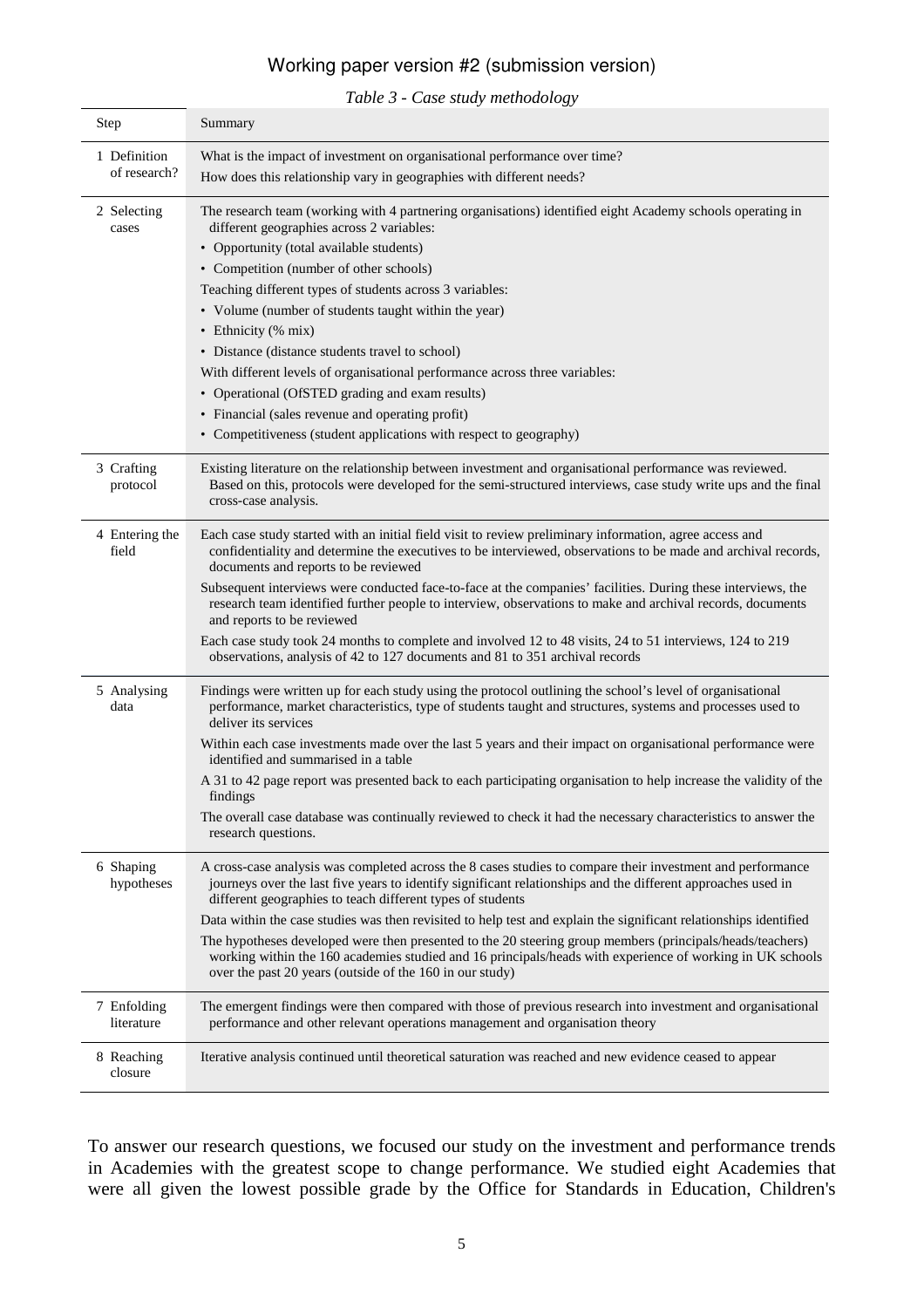Services and Skills (OfSTED) and put into 'special measures' five years ago. Appendix 1 shows the framework used by OfSTED to assess a school, how they inspect and the definitions of the award.

The research team worked with the steering group who collectively understood how the 160 academies currently performed and the changes they had made after they were put into 'special measures' by OfSTED. These individuals also collectively had 217 years experience working in the UK educational system where they had collectively led over 60 schools. Using the steering group's knowledge and experience, we were able to identify Academy schools who serve different markets, teach different students, and perform differently using the measures shown in Table 4. The eight academies subsequently selected to answer our research questions are shown in Table 5.

| Dimension and variable      | Measure                                                                                                              |
|-----------------------------|----------------------------------------------------------------------------------------------------------------------|
| Geographies served          |                                                                                                                      |
| <b>Size</b>                 | Total number of secondary students living within 1 mile from the school                                              |
| Competing schools           | Number of secondary schools within 1 mile from the school                                                            |
| Students taught             |                                                                                                                      |
| Number                      | Number or students taught within the year                                                                            |
| Ethnicity                   | Percentage of students taught by ethnicity                                                                           |
| Distance                    | Percentage of students taught who live more than 1 mile from the school                                              |
| Operational performance     |                                                                                                                      |
| <b>OfSTED</b>               | Grading awarded by OfSTED inspectors during their visit that year                                                    |
| Exam results                | Percentage of students graduating Year 11 with five or more Grade C GCSEs                                            |
| Financial performance       |                                                                                                                      |
| Sales revenue               | Earning for the year                                                                                                 |
| Operating profit            | Operating profit as a percentage of earning for the year                                                             |
| Competitiveness             |                                                                                                                      |
| Student applications        | Number of student applications received that year as a percentage of the available<br>teaching capacity              |
| Distance students<br>travel | Percentage of applications from students living more than 1 mile from the school                                     |
| Market share                | Number of students taught as a percentage of the average number taught by competing<br>schools less than 1 mile away |

*Table 4 - Markets served, students taught and organisational performance measures*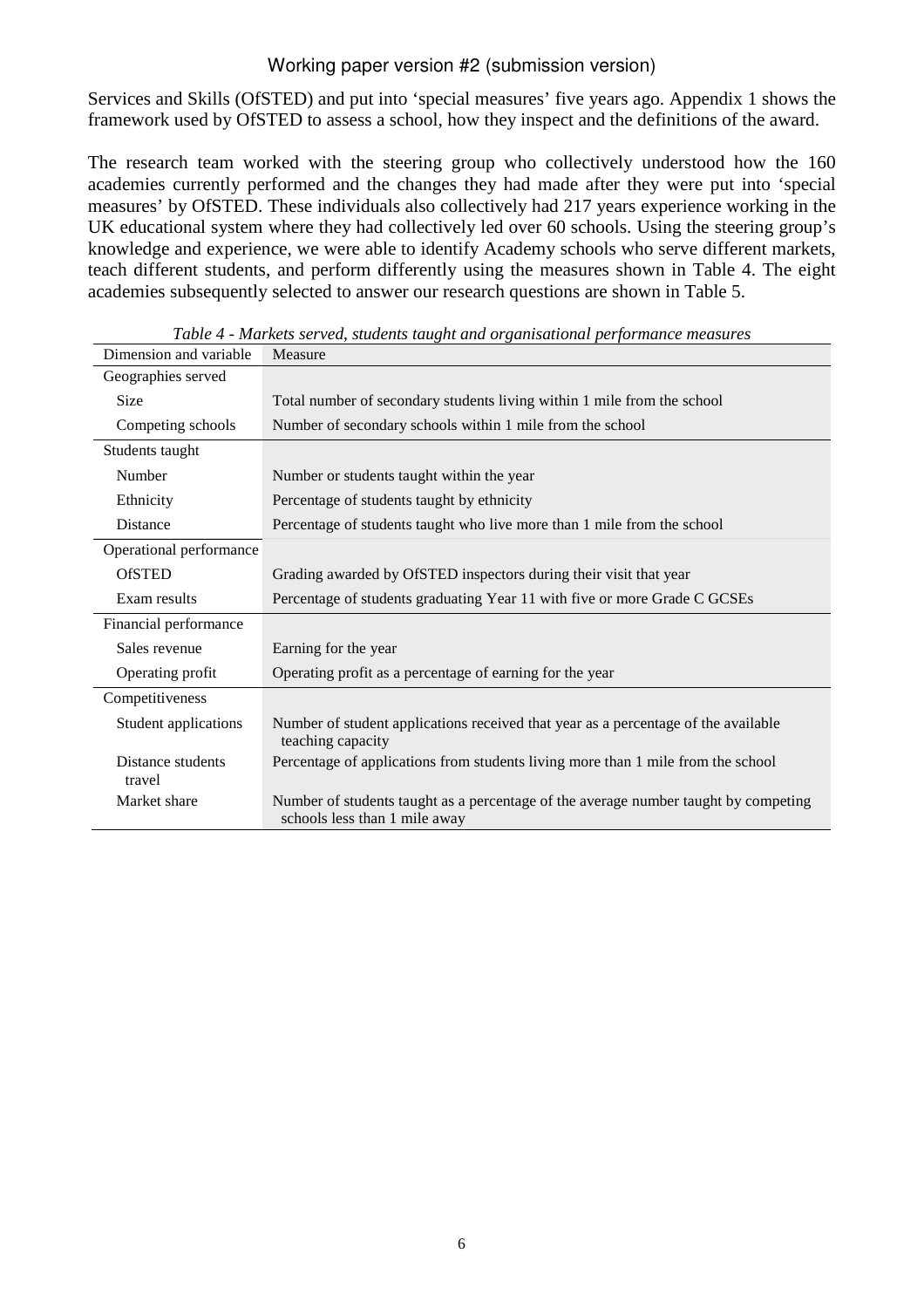| Table 5 - Case study characteristics   |            |        |              |        |                |        |                |                |  |
|----------------------------------------|------------|--------|--------------|--------|----------------|--------|----------------|----------------|--|
| Geography, students, and               | Inner city |        | Urban        |        | Rural          |        | Coastal        |                |  |
| performance                            | Case 1     | Case 2 | Case 3       | Case 4 | Case 5         | Case 6 | Case 7         | Case 8         |  |
| Geography served (<2 miles away)       |            |        |              |        |                |        |                |                |  |
| Students (000)                         | 11.8       | 11.3   | 11.4         | 10.5   | 4.6            | 4.3    | 6.8            | 4.3            |  |
| Growth in last $5$ years $(\%)$        | 13         | 9      | 9            | 12     |                | 5      | (1)            | (7)            |  |
| Competing schools                      | 8          | 9      | 6            | 6      | $\overline{4}$ | 5      | 5              | $\overline{4}$ |  |
| Students taught                        |            |        |              |        |                |        |                |                |  |
| Number (000)                           | 0.8        | 0.9    | 0.7          | 1.0    | 0.9            | 0.6    | 0.9            | 1.1            |  |
| Ethnicity (% white)                    | 51         | 35     | 24           | 17     | 80             | 89     | 92             | 78             |  |
| % living >1 mile away                  | 48         | 53     | 51           | 67     |                | 35     | $\overline{2}$ |                |  |
| Operational performance                |            |        |              |        |                |        |                |                |  |
| OfSTED $(1-4)$                         |            |        | $\mathbf{1}$ | 1      |                |        | $\mathfrak{2}$ | 3              |  |
| Exam results $(\%5 + C)$               | 56         | 53     | 66           | 69     | 68             | 63     | 50             | 36             |  |
| Financial performance                  |            |        |              |        |                |        |                |                |  |
| Sales revenue (£M)                     | 5.5        | 6.3    | 4.8          | 7.3    | 5.3            | 3.6    | 4.9            | 5.6            |  |
| Operating profit (% sales<br>revenue)  | 14         | 17     | 26           | 34     | 21             | (7)    | (29)           | 18             |  |
| Competitiveness (student)              |            |        |              |        |                |        |                |                |  |
| Applications (% capacity)              | 132        | 112    | 137          | 150    | 101            | 79     | 113            | 117            |  |
| Market share (% competitor<br>average) |            | 78     |              | 100    |                | 63     |                | 82             |  |
| % living >1 mile away                  | 48         | 53     | 51           | 67     |                | 35     | 2              |                |  |

The research followed the established case study method for data collection and analysis (Eisenhardt, 1989). Research within each case study started with a two-day field visit to review preliminary information, verify access procedures, review background documents, agree confidentiality, and determine the sources of data to be reviewed (executives to be interviewed, observations to be made, documents and archival records to be analysed). At this point, the research team were given access to management information systems to enable them to remotely access and track changes in investment and performance.

All subsequent interviews were then conducted face-to-face at the organisation, which enabled the research team to identify further people to interview and archival records, documents and reports to review. Each case study took two years to complete and involved 12 to 48 company visits, interviews with 24 to 51 executives, 124 to 219 direct observations, analysis of 42 to 127 documents and analysis of 81 to 351 archival records.

The findings from the interviews and analysis of other data sources were written up into a 31 to 42 page report, which was presented back to the participating organisation to help increase the validity of the findings. A cross-case analysis was then completed to identify the different types and sequence of investments made and their performance impact over time. The data within each case study was then revisited to help test and explain the significant relationships identified. This iterative analysis continued until theoretical saturation was reached and new evidence ceased to appear.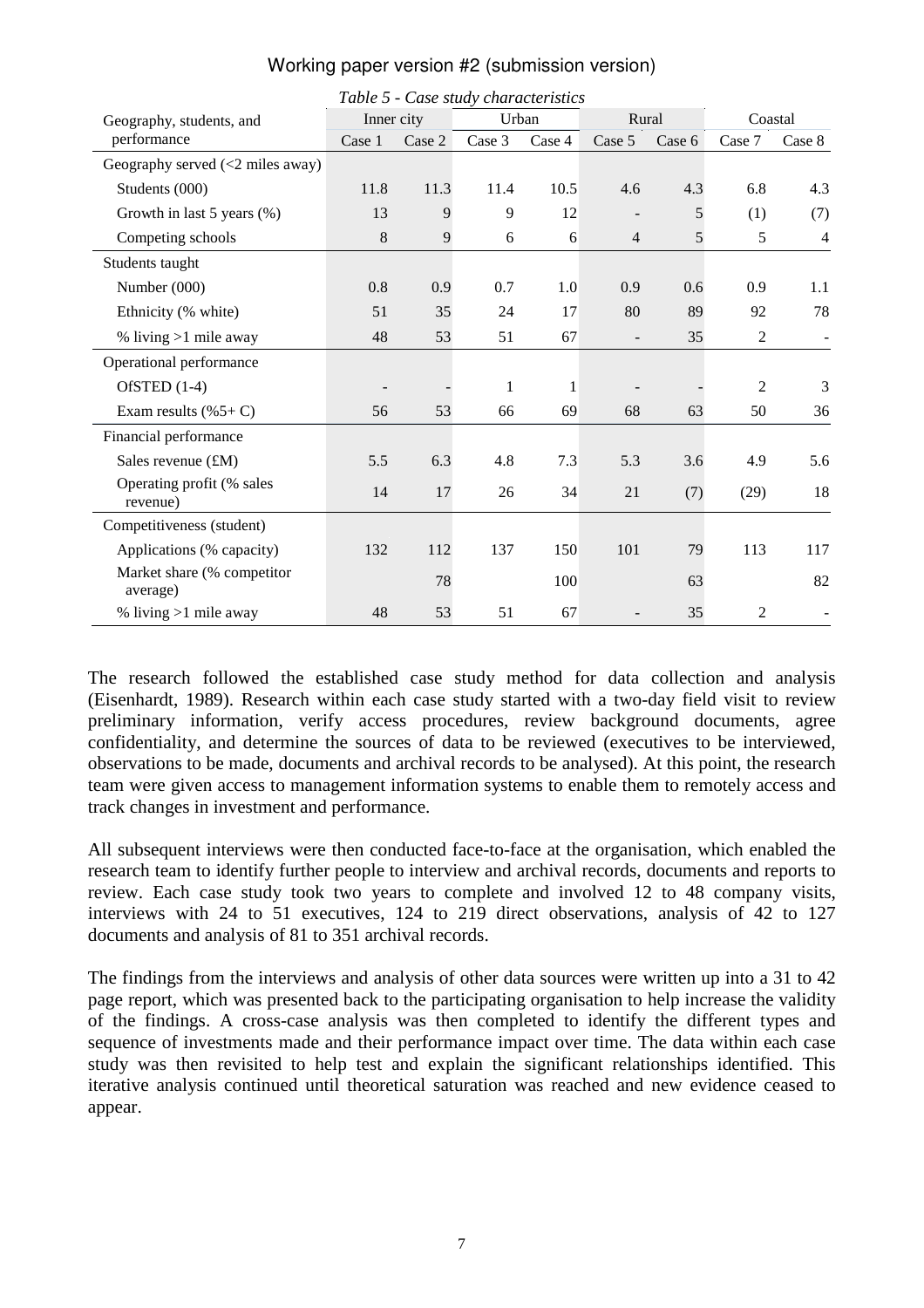# **Findings**

A cross-case analysis of different types and sequences of investments made in the eight academies is shown in Table 6 and summarised in Table 7. Figures 1, 2 and 3 then show how this has impacted their market served, students taught, and performance.

| <b>Key development stages</b>                                       | Month of changes within each school |                |                |                |                |                |                |                   |
|---------------------------------------------------------------------|-------------------------------------|----------------|----------------|----------------|----------------|----------------|----------------|-------------------|
|                                                                     | Urban<br>Inner city<br>Rural        |                |                | Coastal        |                |                |                |                   |
|                                                                     | Case 1                              | Case 2         | Case 3         | Case 4         | Case 5 Case 6  |                | Case 7         | Case 8            |
| 1. Change leadership and narrow objectives                          |                                     |                |                |                |                |                |                |                   |
| Change governing board                                              | $\mathbf{1}$                        | $\mathbf{1}$   | $\mathbf{1}$   | $\mathbf{1}$   | $\mathbf{1}$   | 1,36           | 1, 25          | 1,46              |
| Change school leadership                                            | 13                                  | $\mathbf{1}$   | 2              | 2,58           | $\mathbf{2}$   | 1, 23,<br>59   | $\mathbf{1}$   | 1, 3, 47          |
| Increase focus on financial and operational<br>performance          | 34                                  | 3              | 1              | 36             | 22             | 12             | 46             | 48                |
| Increase focus on Maths and English subjects                        | 19                                  | $\overline{4}$ | 9              | $\sqrt{5}$     | 29, 39         | 37, 50,<br>52  | 30, 41         | 31, 49            |
| Reduce senior leaders' teaching workload                            | 14                                  | 12             | 12             | 15             | 50             | 59             | 54             | 60                |
| 2. Improve public image                                             |                                     |                |                |                |                |                |                |                   |
| Rebrand school and communicate change to<br>general public          | 12                                  | $\mathbf{1}$   | $\mathbf{1}$   | 1, 12          | 1, 13,<br>26   | $\mathbf{1}$   | $\mathbf{1}$   | $\mathbf{1}$      |
| 3. Increase service capacity                                        |                                     |                |                |                |                |                |                |                   |
| Reduce admissions lead-time and enable on-line<br>applications      | 13                                  | 2              | 3              | $\overline{2}$ | 16             | $\overline{2}$ | 2, 12          | 12                |
| Acquire or set up primary school                                    |                                     | 46             | 5              |                |                | 58             | 50             |                   |
| Set up sixth form                                                   | 29                                  |                | 48             | 36             |                |                |                |                   |
| Expand secondary service offering                                   | 29                                  | 48             | 5,48           | 36             |                | 28             | 50             |                   |
| 4. Change student admissions                                        |                                     |                |                |                |                |                |                |                   |
| Change admissions process                                           | $8\phantom{.}$                      | 6              | $\overline{4}$ | 7              | 11             | 15             | 20             | 19                |
| Acquire or set up primary school                                    |                                     | 46             | 5              |                |                | 58             | 50             |                   |
| 5. Change organisational structure                                  |                                     |                |                |                |                |                |                |                   |
| Open new school to create single site and improve 24<br>facilities  |                                     | 48             | 5              | 1              |                | 24             | 24             | 24                |
| Centralise back office activities                                   | 3, 37                               | 8              | 37, 48         | 13             |                | 49             | 3, 37          | 24, 29,<br>48     |
| Introduce middle management to focus on parents 2, 13               |                                     | 13             | 12             | 9, 15          | 14, 48         | 1,60           | 26, 54         | 13, 52            |
| Improve back office facilities                                      | 27                                  | 48             | 37             | 3, 37          | 5              | 5              | 4              | $\overline{2}$    |
| Reduce number of teachers                                           | 16                                  | 12             | 28             | 18, 26         | 20             | 26             | 5, 14,<br>40   | 48                |
| Set up 'houses' for students and staff                              | 36                                  | $\overline{2}$ |                |                | 15             | $\overline{2}$ |                |                   |
| Reduce number of back office staff                                  | 15                                  | 25             | 28             | 23, 27         | 20             | 15, 25         | 14             | 49                |
| Centralise front office activities                                  | 26                                  | 48             | 37             | 37             | 37             | 60             | $\overline{4}$ | 24, 36            |
| Create process management structure                                 | 38                                  | 56             | 36             |                |                | 49             | 38             | 48                |
| 6. Stabilise learning platform                                      |                                     |                |                |                |                |                |                |                   |
| Focus on student attendance and behaviour                           | 16                                  | 1, 12          | 1,36           | 17             | $\mathfrak{Z}$ | 1, 16,<br>28   | 2, 12          | 1, 14,<br>25      |
| Introduce 'get ready for learning' to prepare<br>students for class | 28                                  | 37, 48         | 36             | 24             | 38             | 48             | 52             | 47,50             |
| Focus on teacher behaviour                                          | 18                                  |                |                | $\mathfrak{Z}$ | 21, 27         |                | 29, 40         | 15, 24,<br>30, 50 |

Table 6 - The different types and sequence of investments within each Academy school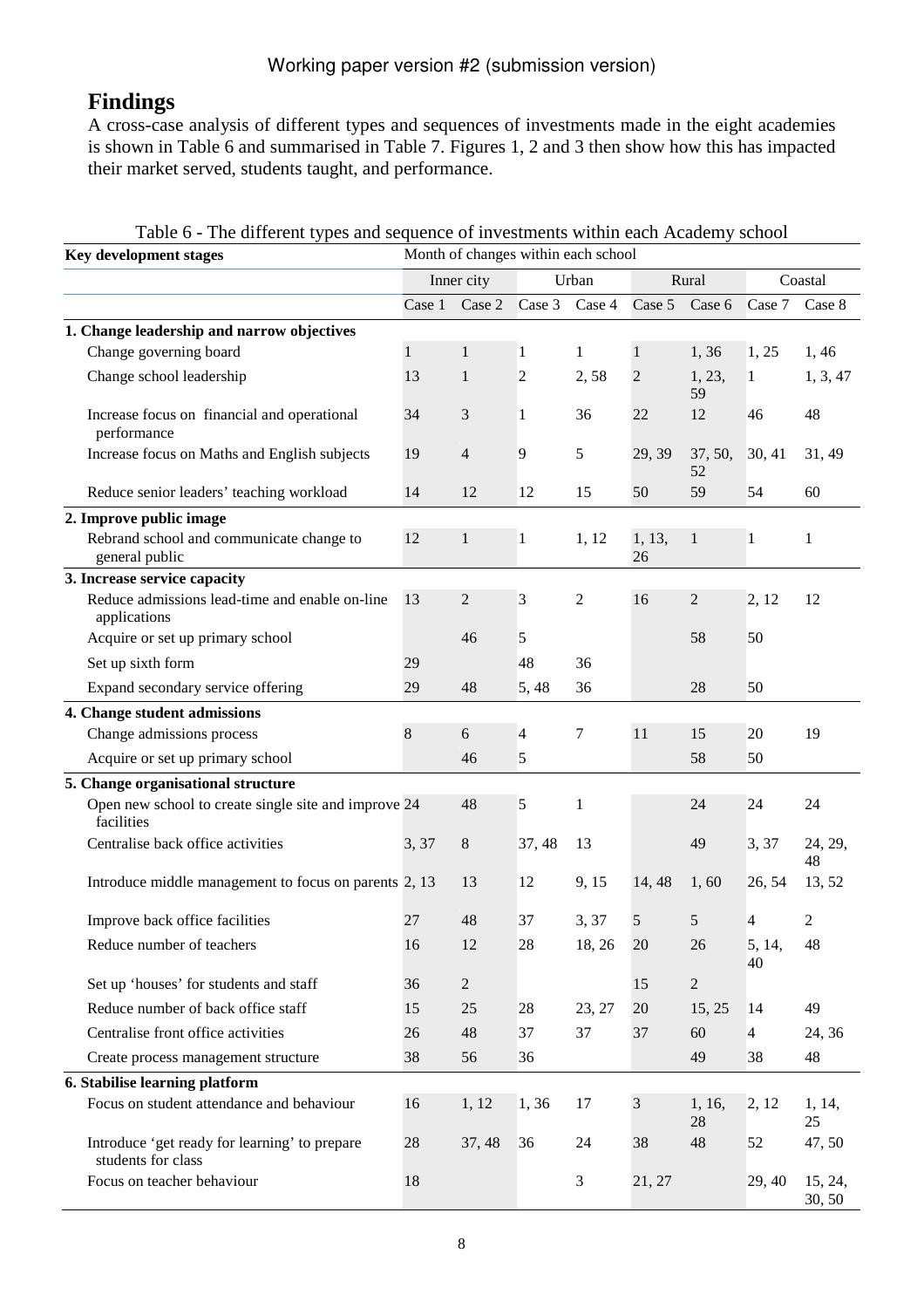| <b>Key development stages</b>                                                                              | Month of changes within each school |                |        |               |        |        |        |         |
|------------------------------------------------------------------------------------------------------------|-------------------------------------|----------------|--------|---------------|--------|--------|--------|---------|
|                                                                                                            | Inner city                          |                | Urban  |               | Rural  |        |        | Coastal |
|                                                                                                            | Case 1                              | Case 2         | Case 3 | Case 4        | Case 5 | Case 6 | Case 7 | Case 8  |
| 7. Focus on teaching                                                                                       |                                     |                |        |               |        |        |        |         |
| Increase performance targets, introduce<br>'capability system' and manage out perceived<br>poor performers | 17                                  | 12             | 12     | 18            | 20     | 27     | 2,39   | 46      |
| Increase teaching observations                                                                             | 17                                  | 12             | 13     | 16            | 19     | 27     | 28, 55 | 49,60   |
| Allocate best teachers to Year 11 and worst<br>performing students                                         |                                     |                | 47     |               |        | 50     |        |         |
| Increase senior leaders' teaching workload                                                                 | 3                                   | $\overline{2}$ | 13     | 3             |        | 2, 26  | 27     | 3, 25   |
| Increase salary to attract better Year 11 teachers                                                         | 35, 48                              | 24, 36         | 36, 48 | 36, 48,<br>60 | 12     | 25     | 36     | 47,59   |
| 8. Change development systems                                                                              |                                     |                |        |               |        |        |        |         |
| Introduce standard performance measures and<br>display real-time performance                               | 30                                  | 37             | 38     | 28            | 10, 29 | 36     | 15, 31 | 16, 32  |
| Develop teamwork and middle management<br>capability                                                       | 39                                  | 14, 38         | 39     | 27            | 30     | 13, 37 | 56     | 50, 60  |
| Introduce 360 feedback, mentoring and coaching                                                             | 51                                  | 40             | 46     | 29, 38        | 40     | 53     | 57, 59 | 60      |
| Train staff in quality improvement tools and<br>techniques                                                 | 39                                  | 39, 58         | 41, 49 | 27            | 30     | 39,60  | 56     | 60      |
| Develop senior leader capability                                                                           | 51                                  | 12             | 40, 48 | 29, 38        | 40     | 14, 25 | 57, 59 | 46      |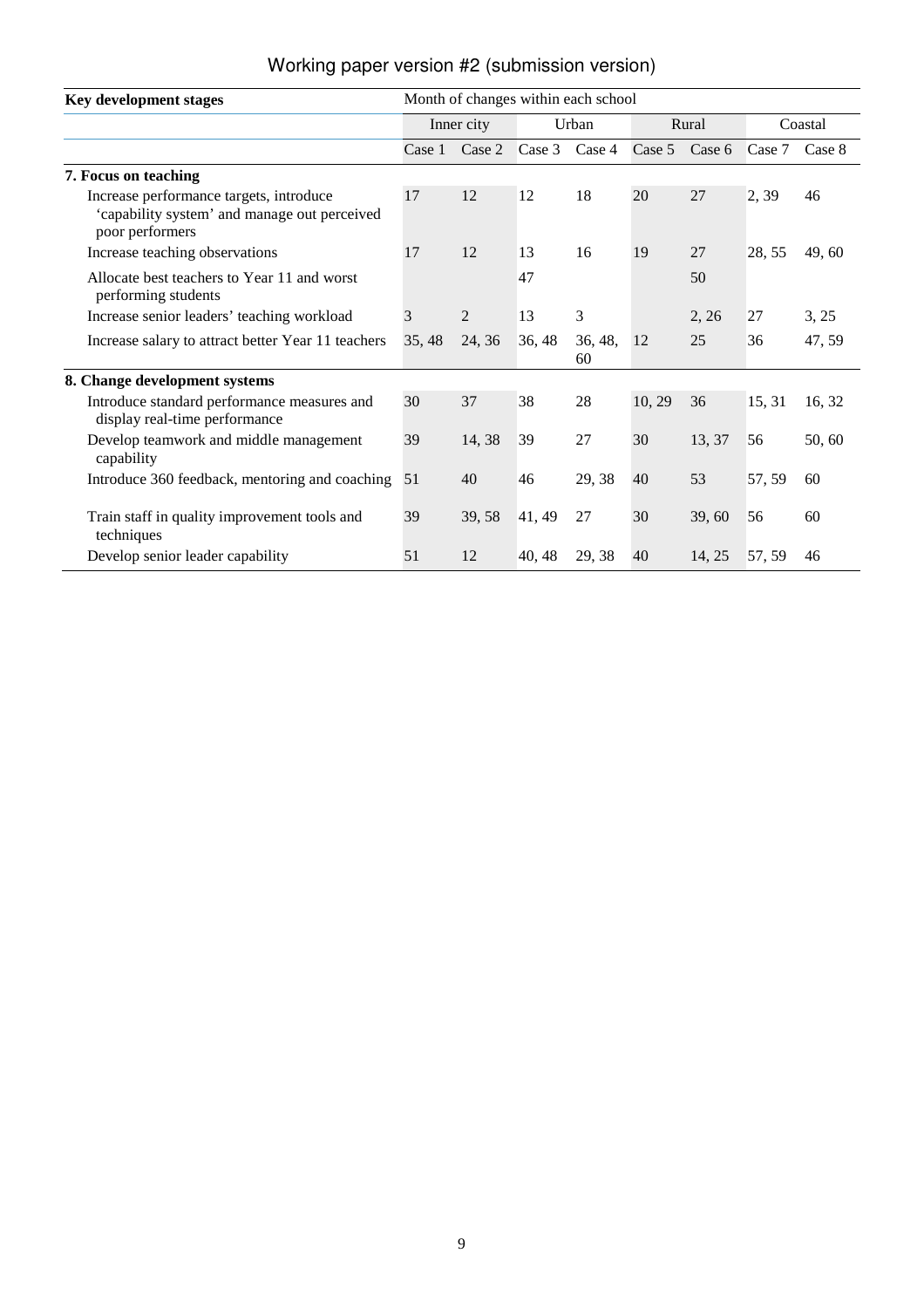| <b>Key development stages</b> | Month when changes were made.                   |                                                 |                                               |                                                        |                                    |                                                  |                                                           |                                                              |
|-------------------------------|-------------------------------------------------|-------------------------------------------------|-----------------------------------------------|--------------------------------------------------------|------------------------------------|--------------------------------------------------|-----------------------------------------------------------|--------------------------------------------------------------|
|                               | Inner city                                      |                                                 | Urban                                         |                                                        | Rural                              |                                                  | Coastal                                                   |                                                              |
|                               |                                                 | Case 1 Case 2                                   | Case 3                                        | Case 4                                                 | Case 5                             | Case 6                                           | Case 7                                                    | Case 8                                                       |
| 1 Leadership and objectives   | 1, 12,<br>13, 14, 3, 4,<br>19, 34               | 1, 1,<br>12                                     | 1, 2,<br>2, 9,<br>12                          | 1, 2,<br>5, 15,<br>36, 58                              | 1, 2,<br>22, 29,<br>39, 50         | 1, 1,<br>12, 23,<br>36, 37,<br>50, 52,<br>59, 59 | 1, 1,<br>25, 30,<br>41, 46,<br>54                         | 1, 1,<br>3, 31,<br>46, 47,<br>48, 49,<br>60                  |
| 2 Public perception           | 12                                              | $\mathbf{1}$                                    | 1                                             | 1, 12                                                  | 1, 13,<br>26                       | $\mathbf{1}$                                     | $\mathbf{1}$                                              | $\mathbf{1}$                                                 |
| 3 Service capacity            | 13, 29, 2, 46,<br>29                            | 48                                              | 3, 5,<br>5, 48,<br>48                         | 2, 36,<br>36                                           | 16                                 | 2, 28,<br>58                                     | 2, 12,<br>50, 50                                          | 12                                                           |
| 4 Student admissions          | 8                                               | 6,46                                            | 4, 5                                          | $\tau$                                                 | $11\,$                             | 15,58                                            | 20, 50                                                    | 19                                                           |
| 5 Organisational structures   | 2, 3,<br>13, 15,<br>16, 24,<br>36, 37, 56<br>38 | 2, 12,<br>13, 25,<br>48, 48,<br>26, 27, 48, 48, | 5, 12,<br>38, 38,<br>36, 37,<br>37, 37,<br>48 | 1, 3,<br>9, 13,<br>15, 18,<br>23, 26,<br>27, 37,<br>37 | 5, 14,<br>15, 20,<br>20, 37,<br>48 | 1, 2,<br>5, 15,<br>25, 26,<br>49, 60,<br>60      | 3, 4,<br>4, 5,<br>14, 14,<br>24, 26,<br>37, 38,<br>40, 54 | 2, 13,<br>24, 24,<br>24, 29,<br>36, 48,<br>48, 48,<br>49, 52 |
| 6 Learning platform           | 16, 18, 1, 12,<br>28                            | 37, 48                                          | 1, 36,<br>36                                  | 3, 17,<br>24                                           | 3, 21,<br>27, 38                   | 1, 16,<br>28, 48                                 | 2, 12,<br>29, 40,<br>52                                   | 1, 14,<br>15, 24,<br>25, 30,<br>47, 50,<br>50                |
| 7 Teaching                    | 3, 17,<br>48                                    | 2, 12,<br>17, 35, 12, 24,<br>36                 | 12, 13,<br>47, 48                             | 3, 16,<br>23, 36, 18, 36,<br>48,60                     | 12, 19, 2, 25,<br>20               | 26, 27,<br>27, 50                                | 2, 27,<br>28, 36,<br>39, 55                               | 3, 25,<br>46, 47,<br>49, 59,<br>60                           |
| 8 Development systems         | 30, 39,<br>51                                   | 12, 14,<br>37, 38,<br>39, 40,<br>58             | 40, 41, 29, 38<br>46, 48,<br>49               | 38, 39, 27, 28,                                        | 30, 40                             | 10, 29, 13, 14,<br>25, 36,<br>37, 39,<br>53,60   | 15, 31,<br>56, 57,<br>59                                  | 16, 32,<br>46, 50,<br>60, 60,<br>60                          |

# Table 7 - Summary of investments made in each school over the last five years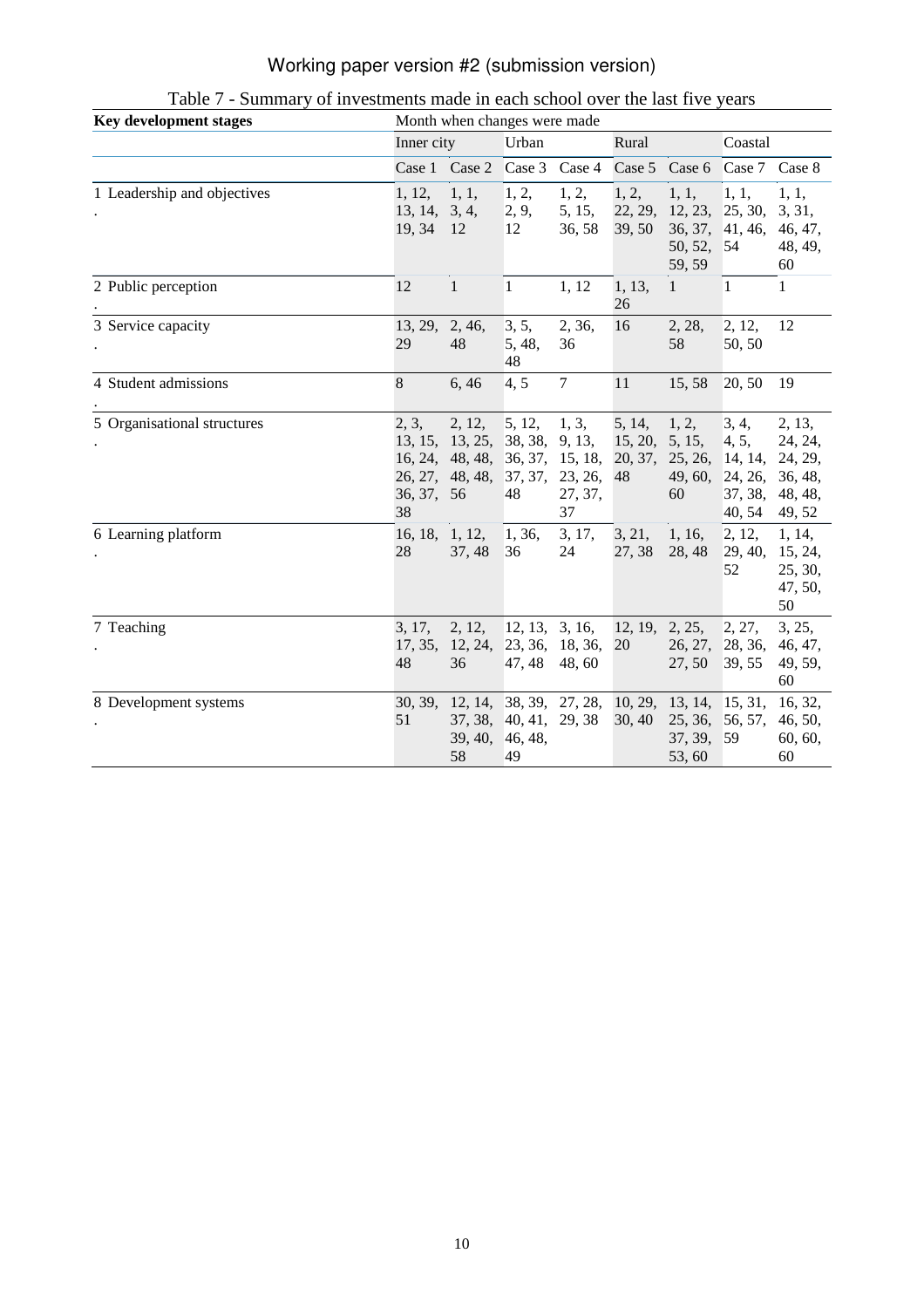#### Figure 1 Catchment area (markets) served by the schools over the five years

 $12$  $\overrightarrow{A}$  $\overline{\mathbf{3}}$ Total market (000s students within 2 miles)  $10$ 8  $\,$  6  $\,$ Key Inner city Δ Urban  $\overline{4}$  $\pmb{0}$  $15$ 30 45  $60\,$ Market share (% total market) Rural and Coastal schools  $12$ 

Inner city and Urban schools

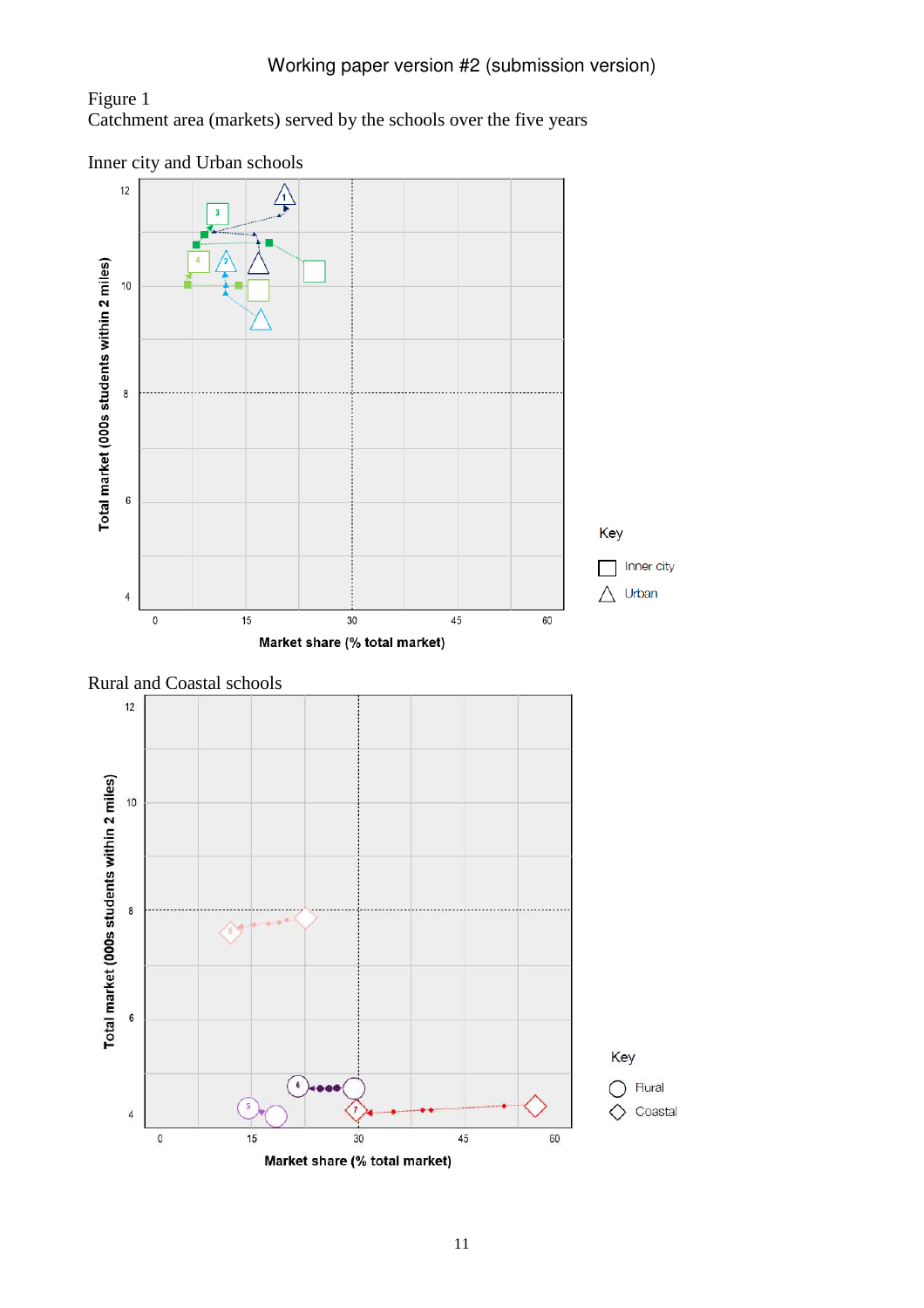#### Figure 2

Students taught by the schools over the five years





Rural and Coastal schools: Ethnicity and distance travelled

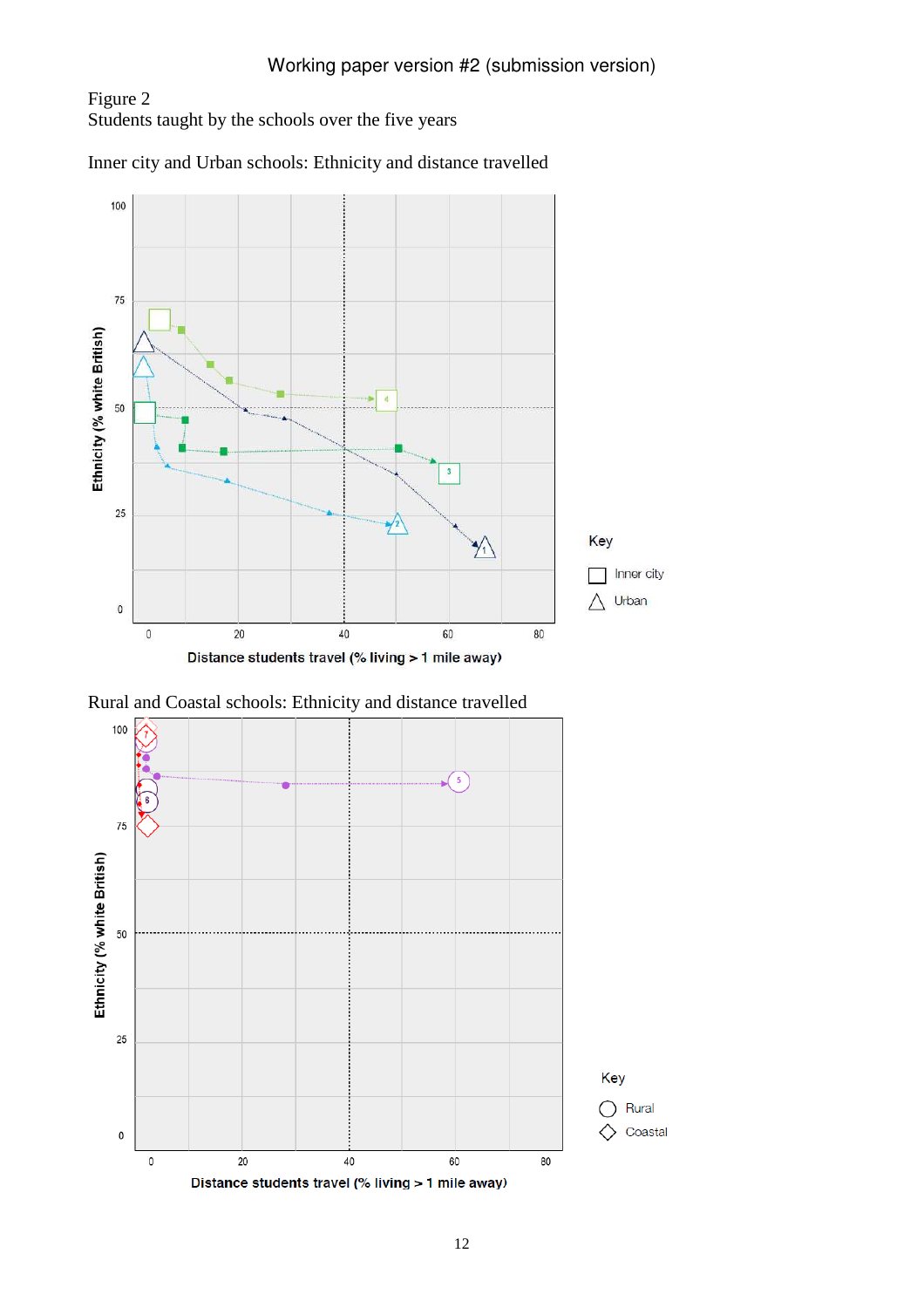





Rural and Coastal schools: Number and motivation



Figure 3 Performance of the schools over the five years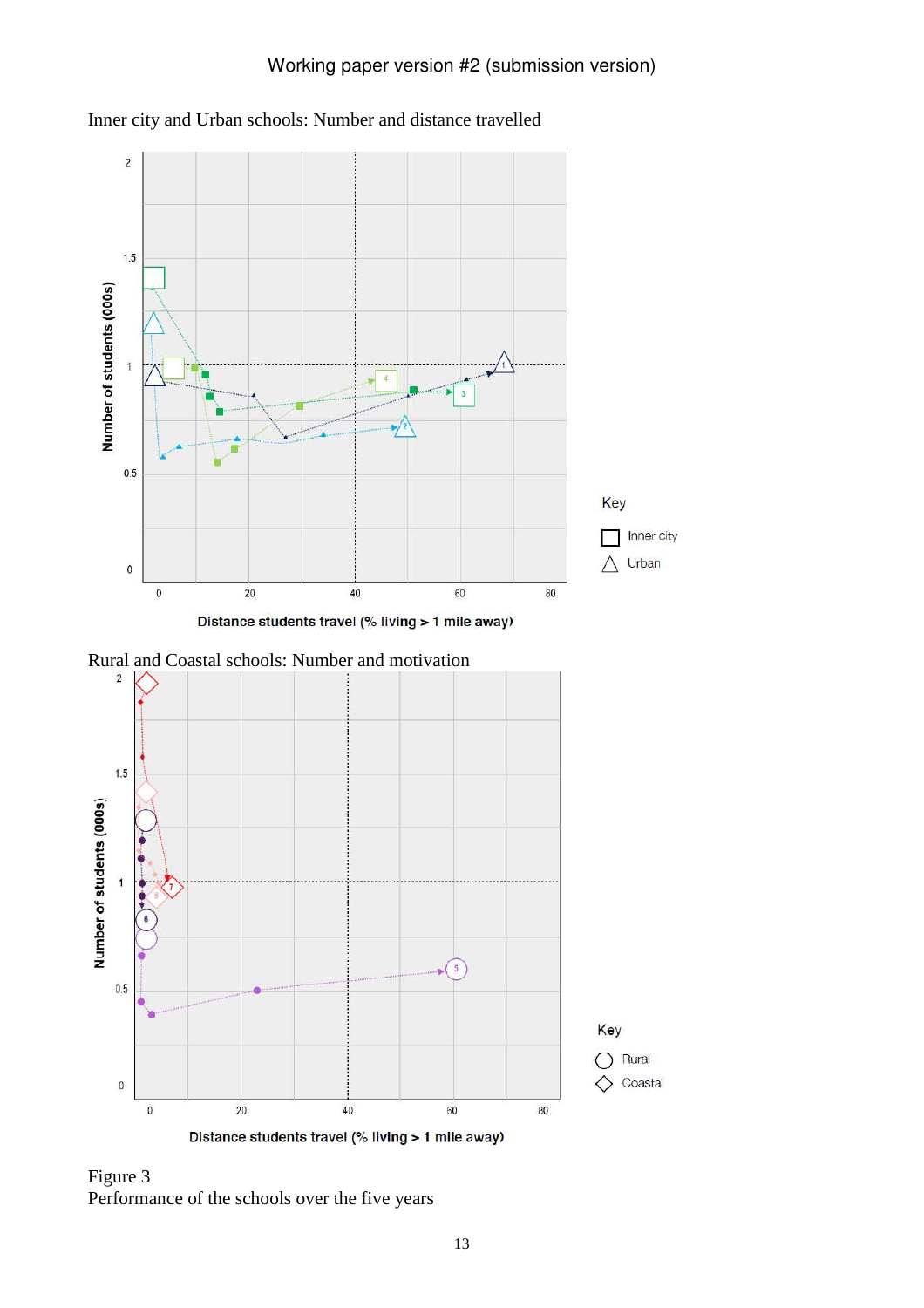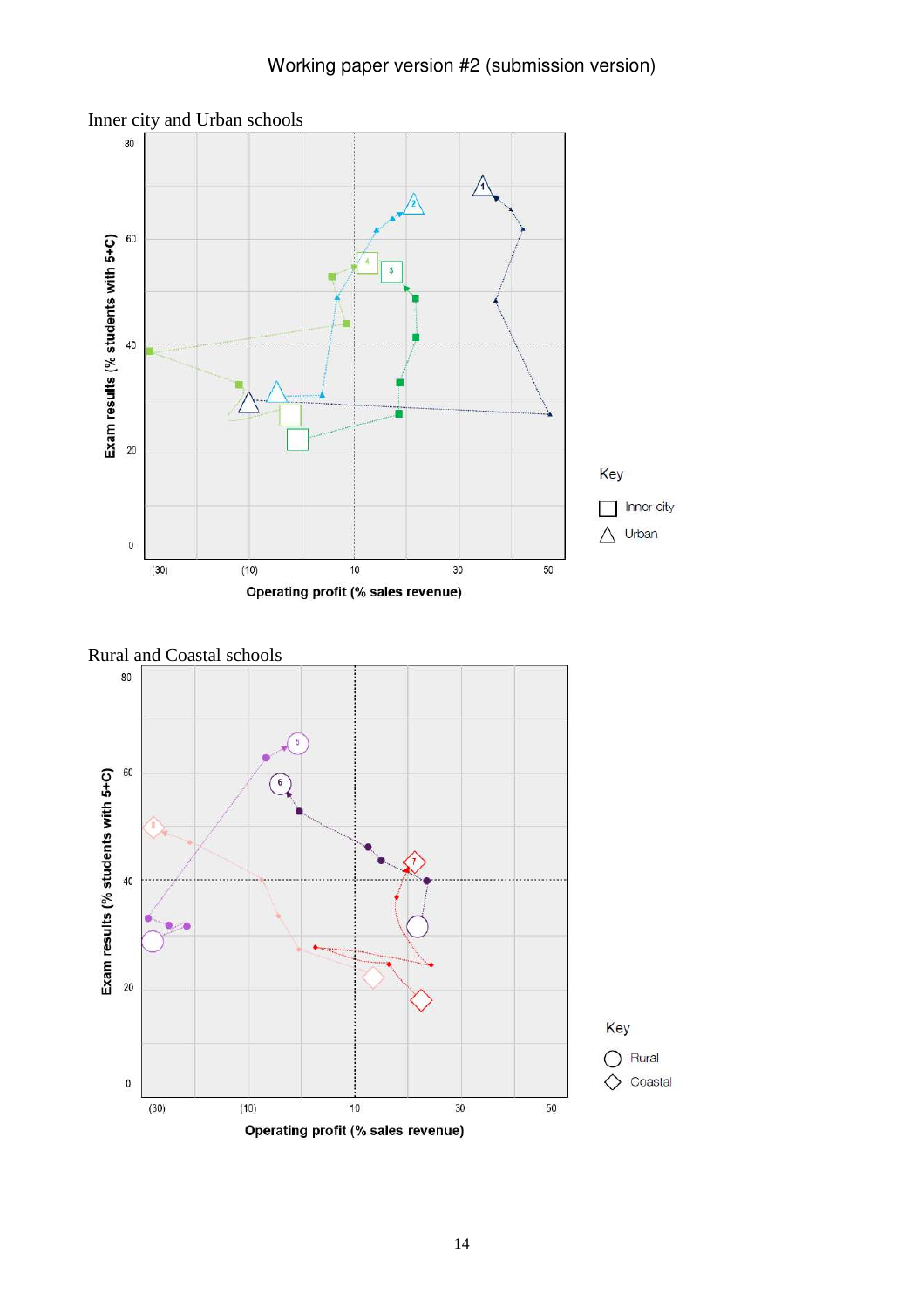Tables 6 and 7 show that each of the eight schools made investments in eight main steps: (1) narrow objectives, (2) improve public image, (3) expand capacity, (4) focus on student admissions, (5) concentrate organisational structure, (6) stabilise behaviours, (7) focus on teaching and (8) develop management systems. However, the schools made these changes in different orders and some changes had to be made more than once.

Figures 1, 2 and 3 show the changes in catchment area (market) served, students taught, and performance over the five years since they became an Academy (Y1 to Y5) for each school. The significant points that emerge from these analyses in relation to management literature are now discussed in more detail.

*Change governance and leadership*. The first step for all the schools was the appointment of a new governing board with members selected based on their previous experience of improving an organisation's performance. Their meeting minutes also showed that the board took more decisions after it became an Academy and that these were more focused on performance than they had been before.

*Expand service capacity*. All schools improved their admissions process early on to help attract new students, but three of the schools also acquired a primary school as soon as they became an academy. This increased revenues and created the funds required to make changes within the secondary school. By contrast, the other five schools did not expand their service offering until much later on in their development, which reduced their financial performance and limited their ability to invest in long term initiatives.

*Create the right structure before improving processes*. The structures within the school are used to focus management attention and determine where resources are located. All the schools found it very difficult to stabilise the learning platform and focus on teaching before they had the right structures in place.

*Delay overhead investment*. All the schools introduced middle management to help manage parent relationships, but one of the Rural schools (Case 5) did this too early in their development before they had the revenue to support this additional overhead cost. As a result, they had to then make 75% of these managers redundant in the following year. By contrast the other schools delayed this investment until they had the revenue and volume of students to support this change.

*Increase scope for change*. As the schools improved their operational performance, they were able to increase the catchment area served by attracting more students who lived more than one mile from the school. The broader student base allowed them more scope in student admissions to recruit in order to develop a stable learning platform. This, in turn, then improved their operational and financial performance. By contrast, the Rural and Coastal schools struggled to change the catchment area that they served as it was restricted by geography. In order to provide more scope for change in student admissions, they reduced the number of students that they recruited.

*Stabilise the platform for change before focusing on performance*. All eight schools found that teaching could not be improved before the learning platform was stabilised. All the schools struggled to improve the level of student attendance and behaviour, but three schools managed it faster than the others by acquiring primary schools early on and attracting students from farther afield to their school. The other three schools all found that their attempts to improve teaching failed when the platform for learning was still unstable.

*Vertically integrate*. Acquiring a primary school early on led to four main benefits. Firstly, it created a wider pool of funds for investment. Secondly, it created the opportunity for greater administrative efficiency, for example by combining back office activities across primary and secondary schools. Thirdly, behavioural expectations for learning were more easily understood by both students and management and, fourthly, demographic and social trends became more visible earlier on. The three schools that did not do this had much lower financial performance and found it more difficult to improve student attendance and behaviour.

*Geography (market) affects performance*. The possibility for change is affected by factors such as demographic stability and level of competition, which in turn affects how quickly and how much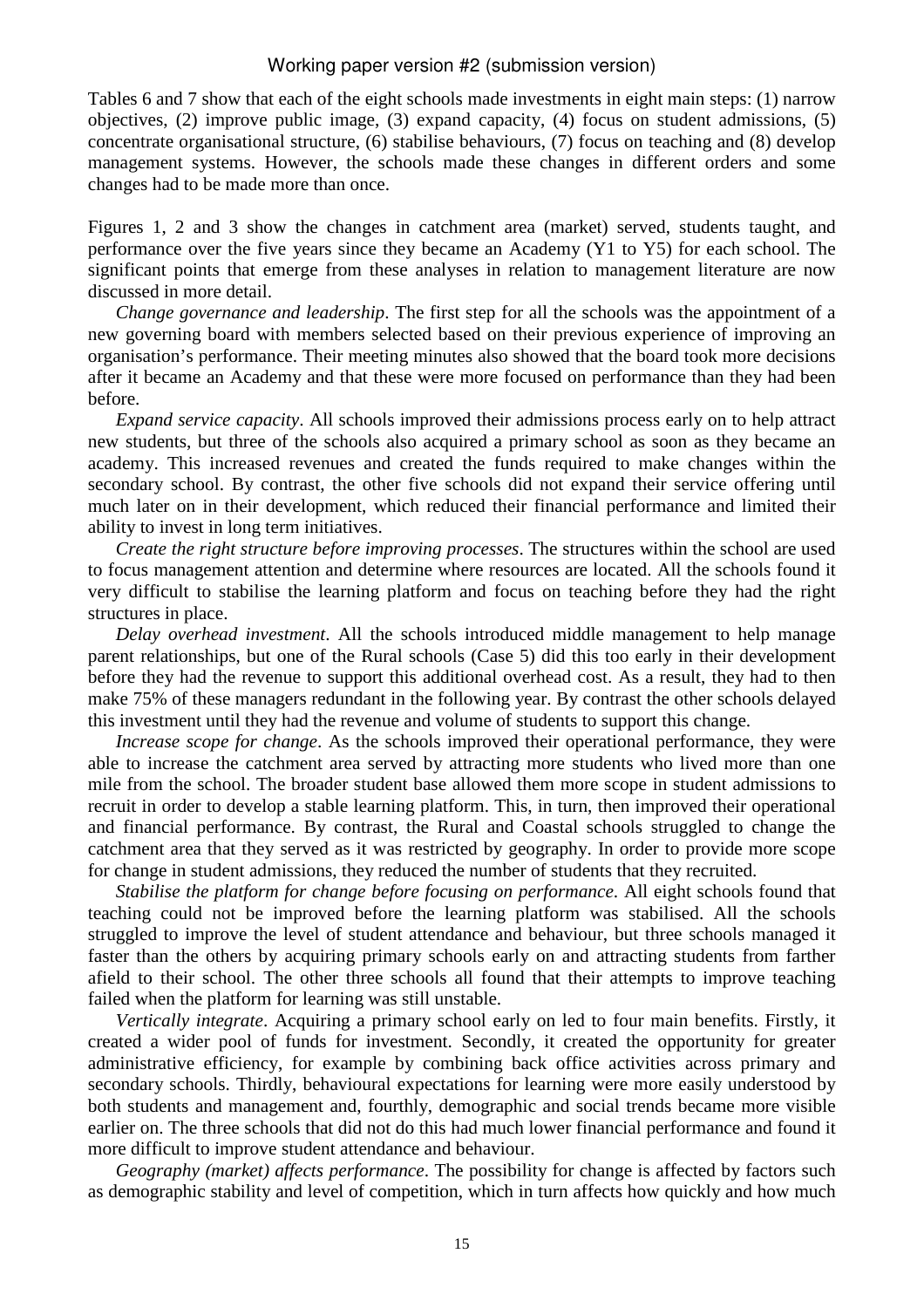performance targets can be achieved after investments are made. For example, it has taken the Rural and Coastal schools much longer to change performance as their geographies (markets) are subject to less change.

### **Implications**

Those schools most successfully achieving the performance metrics set by the government through OfSTED tended to make eight changes in a particular order: narrow objectives; improve public image; develop capacity; focus on student admissions; concentrate organisational structures; stabilise behaviours; focus on teaching; and develop management systems. Academies that followed these steps in this order generally achieved their performance goals faster and used fewer resources. However, it must be recognised that this approach is quicker to succeed where there is greater scope to change. Hence, Rural and Coastal schools took much longer to achieve improvements in the performance metrics than Urban and Inner City schools.

While these management practices appear to be effective in individual schools achieving the performance metrics set, they raise broader questions for the longer term. In particular, the focus on the single set of performance targets has encouraged: a focus on the subjects of Maths and English; more focus on perceived borderline students, just below Grade C; and less focus on students perceived to be well above Grade C. While these effects may seem obvious given the performance metrics set, they also appear to be having broader societal impacts. In particular, the ethic mix of students has changed with a reduction in those classed as White British. Students are also drawn from a much wider area and so potentially bypassing more local students.

These societal issues are of particular concern in two ways. Firstly, they call in to question the ability of all schools to become academies as they cannot all focus on one segment of students. A focus on one set of performance metrics suggests a uniform market where students and teachers are interchangeable. It is worth noting that in a commercial marketplace, competing organisations employ a different mix of performance metrics to suit the requirements of their particular customer segment(s) and other stakeholders. Secondly, performance metrics may need to change as the environment changes. The current set of performance metrics may have helped create change but how is this sustained and improved upon? Further research is required to test these findings against a wider sample of academies and other service organisations, and to consider future developments.

#### **Conclusions**

These findings may help practitioners to better understand how and where to make investments within their organisations to achieve specific performance objectives, focusing on building a stable platform for change (possibly using different performance metrics) before focusing on the prescribed performance targets. As a result, these findings build on the work of others (such as Angel and Rock, 2005; Brown, 2001; Ike et al., 2010; Iwata and Okada, 2011 and Morita et al., 2011) and start to address the call for longitudinal studies to help service organisations better understand how to improve organisational performance over time (Gammeltoft et al., 2010; Jonas, 2010; Hill and Cuthbertson, 2011).

Moreover, the findings also highlight the importance of understanding any unintended consequences of setting performance metrics and that these need to be monitored and reviewed over time. This is a common criticism of applying performance metrics in that the metrics may fail to adequately reflect the needs of all stakeholders. In particular, the move from creating initial performance improvements to sustaining and improving performance further is challenging as the performance metrics may need to change. This is a rich area for future research.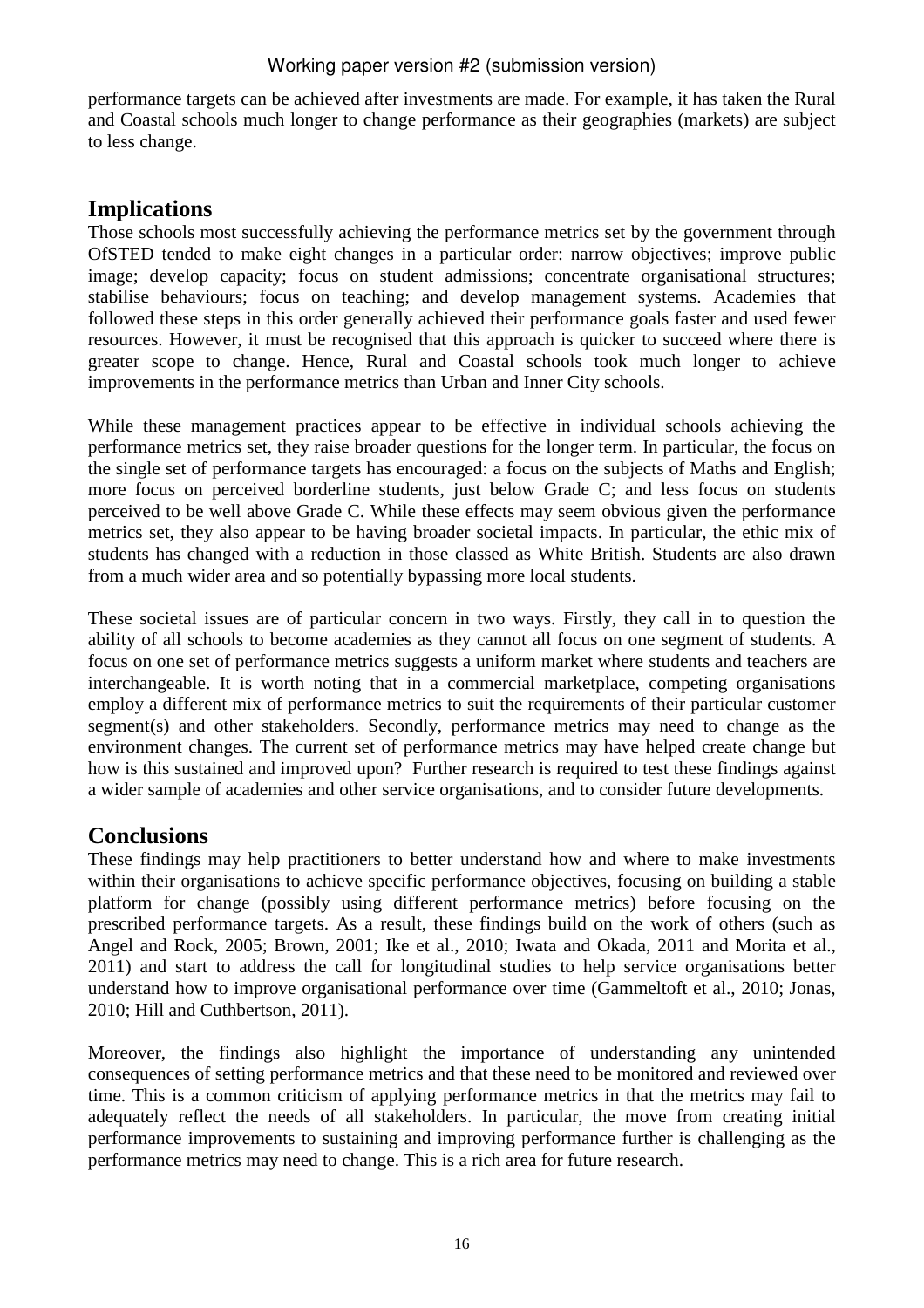#### **References**

- Angel, D.P. and Rock, M.T. (2005), Global standards and the environmental performance of industry, *Environment and Planning*, Vol. 37, pp. 1903-1918.
- Ankarhem M., Daunfeldt, S., Quoreshi, S. and Rudholm, N. (2010), Do Regional Investment Grants Improve Firm Performance? Evidence from Sweden, The Swedish Retail Institute (HUI): Stockholm.
- Beccalli, E. (2007), IT and European Bank Performance, Palgrave Macmillan: London.
- Brown, M.A (2001), Market failures and barriers as a basis for clean energy policies, *Energy Policy*, Vol. 29, pp.1197- 1207.
- Brynjolfsson, E. and Hitt, L.M. (1996), Paradox lost? Firm-level evidence on the returns to information systems spending, *Management Science,* Vol. 42 No. 4, pp. 541-558.
- Bismillahir, R. and Rahim, R. (2012), International Electronic Design. ICED: Penan.
- Dedrick, J., Gurbaxani, V. and Kraemer, K.L. (2003), Information technology and economic performance: A critical review of the empirical evidence, *ACM Computing Survey,* Vol. 35 No. 1, pp. 1-28.
- Devaraj, S. and Kohli, R. (2003), Performance impacts of information technology: Is actual usage the missing link? *Management Science,* Vol. 49 No. 3, pp. 273-289.
- Eisenhardt, K. (1989), Building theories from case study research, *Academy of Management Review,* Vol. 14 No. 4, pp. 532-550.
- Francalanci, C. and Galal, H. (1998), Information technology and worker composition: Determinants of productivity in the life insurance industry, *MIS Quarterly* Vol. 22 No. 2, pp. 227-241.
- Gammeltoft, P., Filatotchev, I., and Hobdari B. (2010), Emerging multinational companies and strategic fit: A contingency framework and future research agenda, *European Management Journal,* Vol. 30, pp. 175-188.
- Hill, A. and Cuthbertson, R. (2011), Fitness map: A classification of internal strategic fit in service organisations, *International Journal of Operations and Production Management,* Vol. 33, No. 9, pp. 991-1020.
- Hitt, L.M. and Brynjolfsson, E. (1996), Productivity, business profitability and consumer surplus: Three different measures of information technology value, *MIS Quarterly,* Vol. 20 No. 2, pp. 121-142.
- Hu, Q. and Plant, R. (2001), An empirical study of the casual relationship between IT investment and firm performance, *Information Resources Management Journal,* Vol. 14 No. 3, pp. 15-26.
- Ike, C., Ehie, I. and Olibe, K. (2010), The effect of R&D investment on firm value: An examination of US manufacturing and service industries, *International Journal of Production Economics*, Vol. 128, No. 1, pp. 127-135.
- Iwata, H. and Okada, K. (2011), How does environmental performance affect financial performance? Evidence from Japanese manufacturing firms, *Ecological Economics,* Vol. 70, No. 9, pp. 1691-1700.
- Jonas, D. (2010), Empowering project portfolio managers: How management involvement impacts project portfolio management performance, *International Journal of Project Management,* Vol. 28, pp. 818-831.
- Jurison, J. (1996), The temporal nature of IS benefits: A longitudinal study, *Information and Management,* Vol. 30, No. 2, pp. 75-79.
- Menon, N.M. and Lee, B. (2000), Cost control and production performance enhancement by IT investment and regulation changes: Evidence from the healthcare industry, *Decision Support Systems* Vol. 30 No. 2, pp. 153-169.
- Morita, M., James, F. and Ochiai, S. (2011), Strategic management cycle: The underlying process building aligned linkage among operations practices, *International Journal of Production Economics,* Vol. 133, No. 2, pp. 530-540.
- Nath, P. and Ramanthan, R. (2010), The Impact of Marketing Capability, Operations Capability and diversification on Performance: A resource-based view, *Industrial marketing Management,* Vol. 39 No. 2, pp. 317-329.
- Niromand, M., Majidazar, M. and Balaghar, A. (2012), Examination of Effects of Marketing and Operations Capabilities, Product Diversification and International Diversification Strategies on Financial Performances of Firms, *World Applied Sciences Journal,* Vol. 17 No. 2, pp. 251-263.
- OfSTED (2012), *Annual report*, Crown.
- Weill, O. (1992), The relationship between investment in information technology and firm performance: A study of the valve manufacturing sector, *Information System Research,* Vol. 3 No. 4, pp. 307-333.